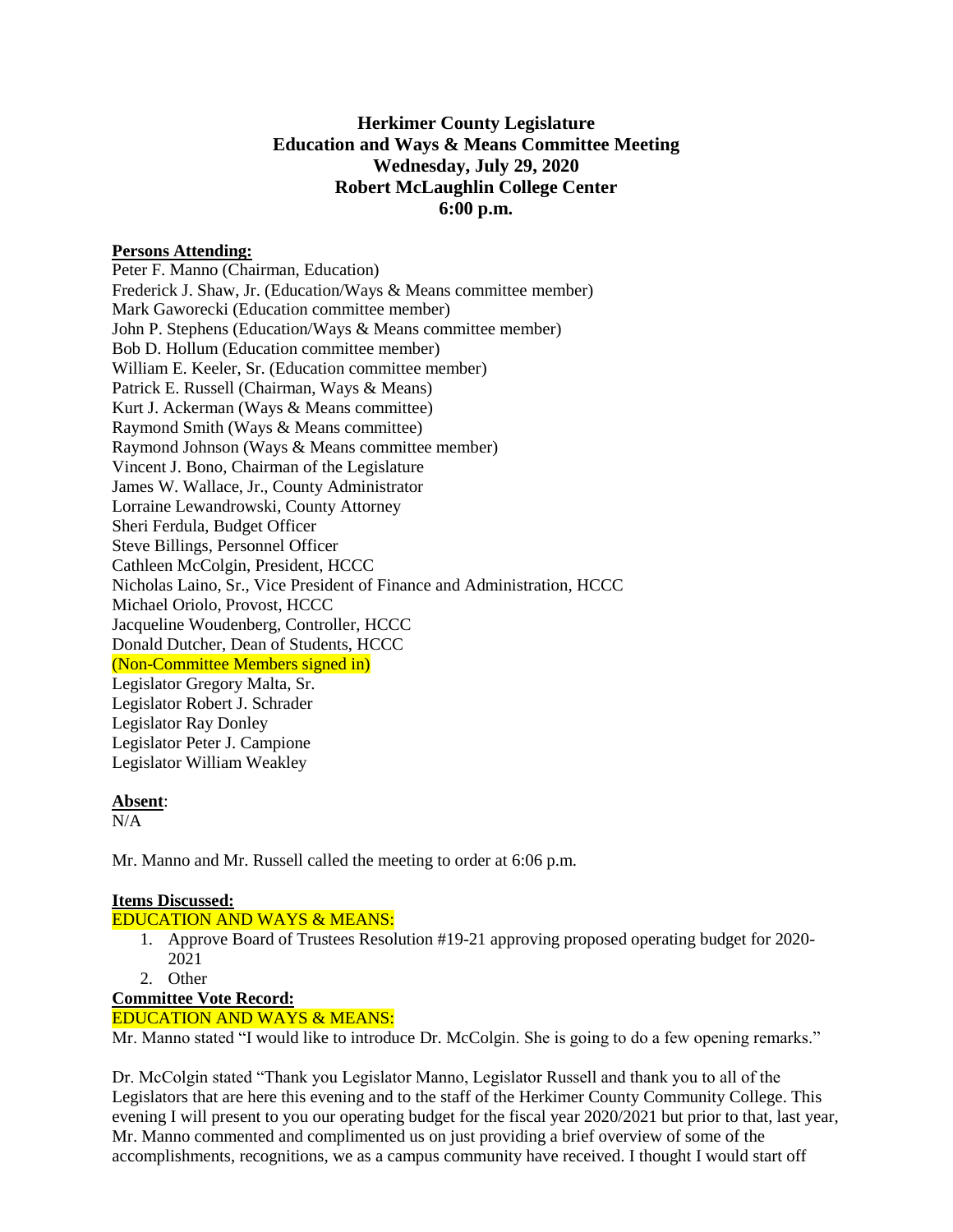with a very brief introduction before Jacqueline Woudenberg, our Controller, will take over with the Budget Presentation. We also will talk a little bit about the restart plan. I have hard copies here. I will email a copy to Jim so that can be distributed to the rest of the Legislators who were not able to attend in person this evening. It occurred to me that last year while we spoke about accomplishments and recognition, I believe that it's been a couple of years that you really had the student demographics presented to you. This is a snapshot in time, Fall 2019, of some of our student demographic information. You will see that when we talk about the enrollment breakout by gender and I will just make a note here. The 1,657, that excludes our College Now, high school students that are taking college courses and our PTech students because they are really still in high school. We have 1,657 students that are either on campus or studied with us entirely online. That's the number we will be working with through the rest of these slides. We have roughly a 50/50 split. A little higher female than male. This demographic has not changed at all. We always have been a tad higher with females than males and there is nothing either manageable or significant about that except for the fact that that is our demographics. When you talk about full time and part time, full time – 76% of that 1,657 students that were studying in the Fall of 2019 were here full time. Full time is twelve credit hours or more. Part time was 24%. Now we do expect to see a little bit of an increase in our part time population coming into the fall and the reason being twofold. Number one we all know that when the economy is down typically enrollment at community colleges increases. We also know that with that increase many of the students are nontraditional students and they have outside responsibilities. Be it family, be it employment and so they study part time. I would not be surprised at all if for fall of 2020 we actually saw a bit of a shift in full timers to part timers. Enrollment by campus, the main campus, including concurrent enrollment which include our high school students gives a total of 2,601. 43% are studying on the main campus, 2% are the students who are at the Mohawk Correctional Facility. Good news is Marcy has also come to us and said we hear about all of the good things that you are doing at Mohawk, we would like you to start offering courses at our facility and we have started that this summer and will continue on through the fall. The difference between Mohawk and Marcy, Mohawk is full degree program. In fact we have had two commencement ceremonies at Mohawk Correctional Facility. Marcy right now is only courses, we will move to full programs. So 2% at Mohawk. 19% Internet Academy. Internet Academy are those students that are taking 100% of their degree requirements online. Every single course that they take is online and as you may remember we have roughly a little over twenty programs out of our forty plus programs that can be achieved totally online. 36% is our concurrent enrollment. Those are students who are in high school that are taking one, two, we don't like more than two, three sometimes though courses while they are in high school. When we talk about where our students reside, where do they come from? So we broke it out into in state, out of state and outside of the United States who are international students. You will see that the vast majority, 92% of the students who are with us and that again move's back down to the 1,657 removing the concurrent enrollment students, 92% of our students are in state students with 3% coming from outside the state but domestic. Domestic outside New York State. Connecticut, New Jersey, Pennsylvania, those seem to be the more popular states. Then outside of the United Stated is about 5%. Those are international students which we fully expect and we already know that there will be a drastic decrease in the number of international students that will be coming to campus this fall. Last year we had about 5%. That is roughly around one hundred students and they represented close to twenty different countries. When you talk about a diverse campus in the community, we are diverse. When you talk about in state, now here is from a county perspective and here are the top ten counties for New York State enrollment. 31% of our students are Herkimer County residents followed by Oneida at 17.8%. Then you have Montgomery, etc., etc,. etc. That is the top ten counties that our students come from to study at Herkimer. Then just the last piece of demographics, it is our race and ethnicity. 63% white or Caucasian, Asian would be 2%, black or African American 17%, Hispanic or Latino 8% and then it goes down from there. 4% unknown where they just did not identify themselves. So that is a snapshot of what our student demographics looked like in the fall of 2019. Getting on to some highlights and recognition. Phaethon is our magazine if you will. It's a small magazine and our 2019 edition was named best magazine in small college eastern division by the Community College Humanities Association. A lot of work by our faculty who shepheard this program, our students and staff who contribute to the program and we continually see a very good showing if you will with our Phaethon magazine. Our Medical Coding and Transcription Certificate were named one of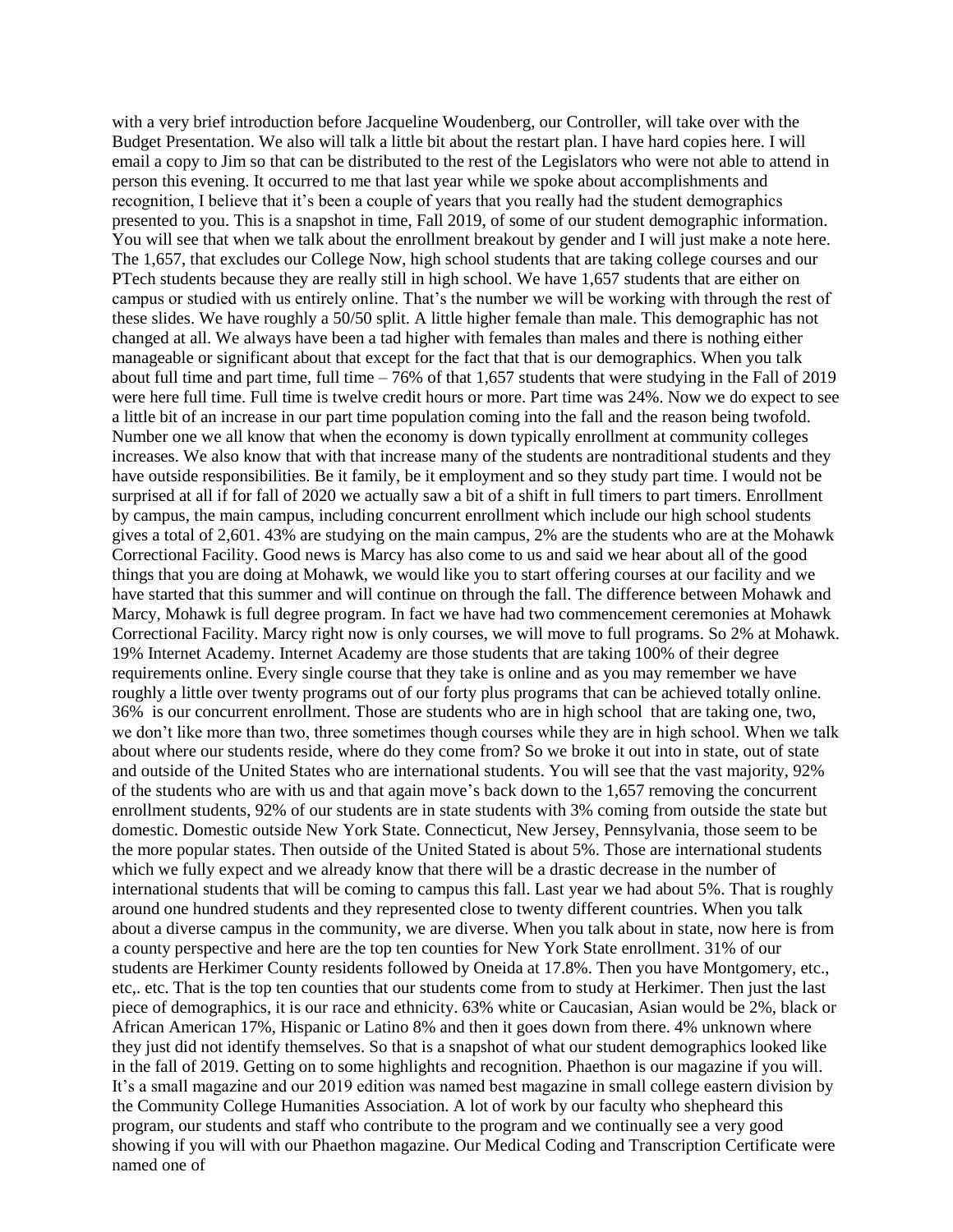the top programs of its kind by Intelligent.com. This program in entirely online. We do not have any face to face classes with this. This is hot off the press. Our Forensic Investigation AAS programs, led by Bill Stack, was named the best Associates Programs in crime scene investigation by the 2020/2021 Crime Scene Investigatorsedu.org. I will tell you that Bill is, besides being passionate about his discipline, students flock to him. He always has different investigations going on and it's just really a solid program and it has continued to maintain enrollment during the past several years. And then our students, they said you know what, we would love to have an online newspaper or newsletter and so the General was launched and I provided the link to it there which you will have when you receive the presentation. Some other highlights, the Board of Trustees recently adopted a Resolution that our campus will be entirely smoke and tobacco free. We will have a soft launch of this during the fall of 2020 where we will have information sessions, staff and students will be able to learn more about smoking sensation strategies. We do have a grant that provides funding for these activities and workshops. The soft launch will get everybody ready and then January of 2021, we are totally smoke and tobacco free. The upper left hand corner photograph is actually some of our students that had the opportunity to go to Washington. The Truth Initiative is the name of the grant that is providing us the funding for all of this so some of them were able to go to Washington and learn more about it along with just being able to be in Our Nation's Capital. They did a lot of programming and social media during the spring semester. Bottom left hand corner, as you may all remember, was a very wonderful, exciting day when we were able to officially cut the ribbon on our Smart Read Electrical Technology, Smart Read Laboratory before everything went the way of COVID. The upper right hand corner, commencement, we held a virtual commencement. Thank you Mr. Bono, he attended. This is an example of how we actually had our students walk across the stage. Each student mailed in to us a photograph. Some were in their academic regalia and some were not but as their name was called by either Michael or Donny we showed the photograph and then they moved on. It was streamed live with Bluetooth technology and we also had it streaming live on Facebook. We literally had thousands of people watching and giving kudos and a celebration as much as you can do from a virtual perspective. Not something I hope we are going to do next year but if we have to we know how to do it. A big thank you to everyone who was involved. Some additional highlights is SUNY really came out with a hard marketing push this past year on several of the colleges that are a part of the SUNY online program. We are one of six or seven, both two year and four year. So out of the sixty four campuses, we are a part of a very small pilot group with two of our programs, Crime and Intelligence Analysis and Cyber Security Digital Forensics. So they said we are going to market this, we are going to market this, we are going to market this. Fall, not so much but in the spring we are now up to forty eight students so they really stuck with their marketing efforts and it really paid off. P.J. Anadio was just in the paper this morning in the O.D. P.J. is Coordinator of Athletics and Physical Education. He is also our women's softball head coach and he was recognized for the Striving for Success Program by the Genesis Group this past year. He also, in this morning's paper talked about community service. His program, Klutch Program, there was a young woman who had her softball equipment stolen out of her father's car and so P.J. and several, if not many of our former softball team brought in the donations whether it was money or some of their own equipment and this young woman now has her softball equipment. If you didn't see it this morning, its very heart warming. And as I said to P.J. this morning, I texted him, I said this is who we are. Marge Moore who is Director of Academic Supports Center and our Advisement Center was also recognized by the Genesis Group. That happened last fall. I spoke a little bit about this to you last year, Open Education Resources. This is where all of the supplemental classroom materials for the students is either provided to them by the faculty or they can go and get it from an online source. Obviously it's also provided. Last year I told you that we were at \$1.2 million dollars in savings for our students in our text books. This year we broke \$2.1 million in savings and the reality is that we know if students don't have their text books the likely hood of them being successful in the classroom goes down considerably. Now from day one they have the supplemental material that they need. And to have a \$2.1 million dollar savings since its implementation in 2016 I am very proud of that. The collegiate recovery program called STAR Program. This is another relatively new program on campus and it's for those students who are either in recovery or wish to enter into recovery. We have a staff member, this is grant funded and the staff member meets with students and they have meetings, they have activities and it's just all about helping students who wish to remain in recovery, stay there and be healthy. I already talked about the live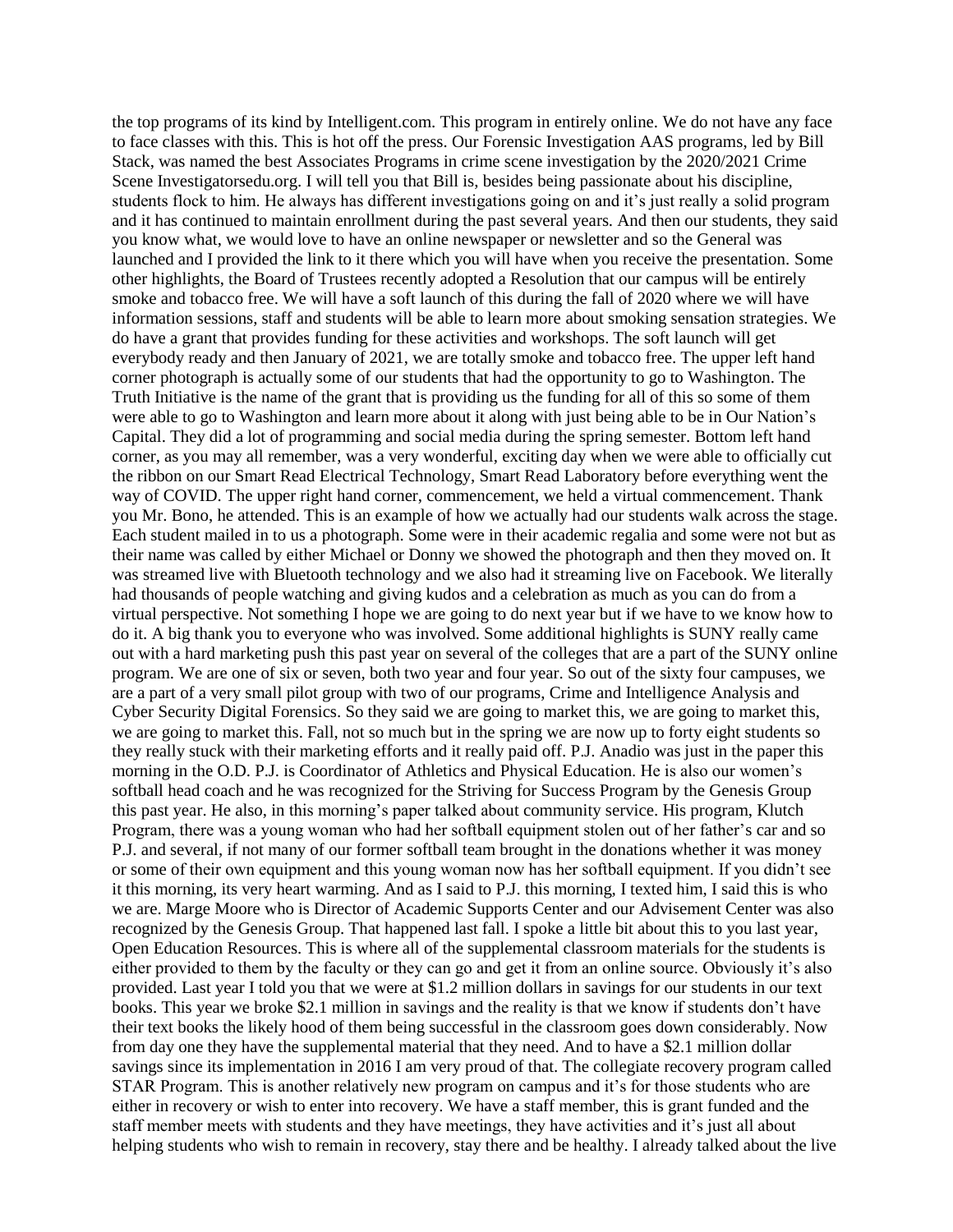virtual commencement. Middle States, Middle States was supposed to be here the end of March, April first was supposed to be their exit date, unfortunately we all know what happened. They postponed and will now be here virtually in mid-October. Athletics, here we go. It's not the NATYCAA cup anymore, it's the Daktronics cup and Donny has to keep reminding me of that because I keep wanting to call it the NATYCAA cup but we were ranked once again first in the nation by the National Association of two year College Alliance Athletic Administrators. Congratulations Don. Our men's bowling team received the National Academic Team of the Year Award and head coach Tony DeLuca. We ranked second in our entire athletic program, second in the region for the Community Service Award, our student athletes are out there. You've heard about the Gram Lorraine Project where they adopt a family if you will and wrap the presents. They are down at Folts Home during the holidays. Christmas caroling, food drives, etc., etc. Second in the region for community service and this is not something brand new. They are consistently in the rankings. Last but not least, we had students who received academic recognition. Forty seven are regional student athlete academics, they have to complete twenty four or more credit hours with a GPA of 3.5 or higher and then we had forty two that were All American and there again it has to be over twenty four credit hours with a GPA of 3.6 or higher. A lot going on. We stress, Donny, all of the coaches' stress, you are a student first and then you are an athlete and this is proof that that message is heard so thank you."

Donald Dutcher stated "I apologize very much, I do just want to make a public announcement. Kyle Roepnack, our athletic trainer, was named the Region Three Athletic Trainer of the year and that is voted amongst his peers and Kyle is a leader in the region and the nation. I forgot to send that to you, I apologize."

Dr. McColgin stated "I will just repeat that for those on the phone, Kyle Roepnack, who is our Athletic Trainer, was recognized as the Region III, with twenty one colleges in Region III, he was recognized as the number one Athletic Trainer in Region III so congratulations. I will tell you Kyle is always working on professional development, what's new, how can we do it better. He is very committed to his profession. We are going to move on to academic programs. Up in the upper left hand corner, we will be adding E-Sports to our athletic intercollegiate teams. The NGCAA has adopted and approved E-Sports so we will be under NGCAA as like all of our other sports. The other thing about E-Sports is that there are actually baccalaureate programs in E-Sports management. We have two articulation agreements for our business administration to move onto their E-Sports Event Management. One is Becker College in Massachusetts and the other one is SUNY Canton. Both of those have baccalaureate. Health Professions. Last year was the first year for Health Professions and I have to tell you it's one of our top enrolled programs and we just signed an articulation agreement where students, if they complete their course work here they can seamlessly transfer to SUNY Upstate for medical imaging, radiation therapy, respiratory therapy, medical technology and biomedical technology. Very, very popular. It's also kind of that gateway or pathway if you will for students who have said I'm interested in nursing but I want to start and get my pre-requisitions and my co-requisitions and then I will move on. Engineering Science, the board has approved for us to bring back our Engineering Science Program with Cree coming into the valley as well as an articulation agreement with SUNY Poly. They actually reached out to us to say please can we do something. Engineering Science is coming back as well as articulation agreements that are already in place. Last but not least, is our Cyber Security and Digital Forensics and we just signed a virtual signing ceremony with SUNY Empire State for an articulation agreement for our Cyber Security Program with their Security Studies baccalaureate program. Some good things happening with our academic programs. Student success. That's the décor of our institution. How do our students succeed? Now the first thing I will tell you is that is not a mistake on the slide. I have fall 2017, 2018, 2016. It's not a mistake. Those are actually the cohort years depending on who we are reporting it to is the cohort year that they want us to report on. Persistent rate, that student starts with us in the fall, they continue with us in the spring, we have a very healthy persistent rate at 74%. What is even more impressive though in my mind is our retention rate. Retention is fall to fall. Last year I reported that we were at a 56% fall to fall retention rate. This year, or this past cohort, fall 2018 cohort we are at 62%. Transfers, 26% of our students transfer, this is before they receive a degree with us, 26% transfer before they receive their degree and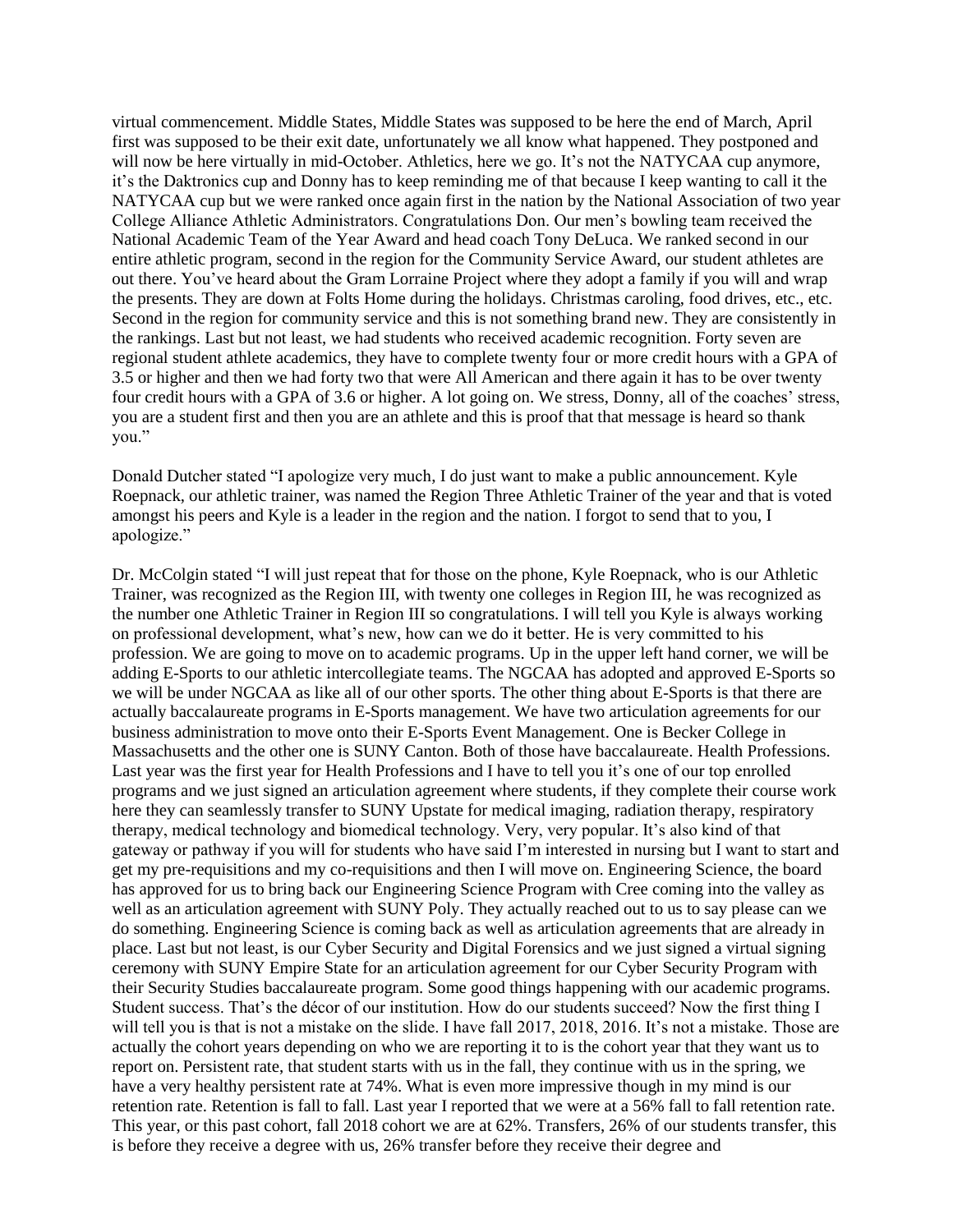then graduation rates is 30%. Again this is fall 2016 because they give students a little bit of time and then we report out. 30% might seem low but actually within the thirty community colleges we are one of the top performers with it comes to graduation rates. In 2019 and 2020 we had 417 students complete either their degree or their certificate here with us. So that is a little bit about the highlights. Another highlight, not really a highlight but as you know, COVID-19, we developed our restart plan as we have to, it had to be sent into SUNY, SUNY sent it to the state, because originally we were told we would have to submit our restart plan to the state as well, SUNY said no, we will vet it for you, our 64 campuses, we will certify them that they met all of the minimum requirements and then they will move on. Our plan was submitted to SUNY, it's vetted, we are certified and we are moving on. I have hard copies for you here and will email the digital copy to Jim so it can be distributed as well. I don't like to call it a plan anymore and I said this at our off campus meeting on Friday. I prefer to call it our best thinking app. On July 29<sup>th</sup> at 7:35 p.m. because as soon as you say this is how we are going to do it more information, more guidance comes, more mandates and we have to go back to the plan and change it. A lot of elaboration. We have had information from the New York State Department of Health, obviously CDC, the Governor's office and I just want to publicly thank Christina Cain, Director of the County Public Health Department. She has always been available for phone calls and consultations and I just can't thank her enough. I just want that to please go on record that we are so appreciative of her assistance. We will be bringing back employees. Right now only essential employees are here on a daily basis. Other individuals come to campus on an as needed basis. All employees will be coming back August  $10<sup>th</sup>$  but we will not have  $100\%$ of all of our employees here at the same time. We are decreasing our population density so department managers have to provide us with a two weeks schedule as to who will physically be here and who will be working remotely from home. All of the guidelines we have, we have employee guidelines that's part of the plan that you will all receive as well. It just tells how social distancing, when and where you have to wear a mask, when and where you don't have to. If an individual feels they may be in a high risk health category because of underlying medical condition, appropriate accommodations will be made for them. If wearing a mask is contraindicated due to a pre-existing health condition we need documentation as well for that and appropriate accommodations will be made for them. It's mandated that we screen every employee so thank you very much. You were the pilot group if you will to go through our screening. We are looking at an app right now where employees can just go on in the morning, fill out the app and then they are ready to go. Although temperatures will always be taken and people will be wearing color coded bracelets so that we know everyone has gone through the screening and has been cleared. Students will also be screened daily as well. So those are some of the highlights of the plan and with that we certainly have time for questions."

Mr. Manno stated "Thank you Doctor for your presentation. Now for the fun part, questions and answers. Anybody?"

Mr. Bono asked "You mentioned in your curriculum here in academics the Criminal Justice program, how does that play out right now? The reason I say that is I heard that our neighbors to the west had increased or added a Criminal Justice program."

Dr. McColgin stated "Well first of all we have Criminal Justice as an umbrella so we have Criminal Justice AAS and I am going to ask Michael to jump in as well, which is AAS programs designed for workforce. You graduate, you start work. We also have Criminal Justice AS, transfer to a four year for additional degrees. Then we also have the Crime and Intelligence Analysis, we have the Forensic Investigation, we have Cyber and Digital Forensics. Every community college in the State of New York has a Criminal Justice Program, the AA and the AS. Just like every community college has Business Administration Program."

Mr. Bono asked "So it's nothing new?"

Dr. McColgin stated "No. It's nothing new. However, what is new is you know we started the preemployment for the Police Academy, we've been approved for Corrections Academy so that will start in the fall."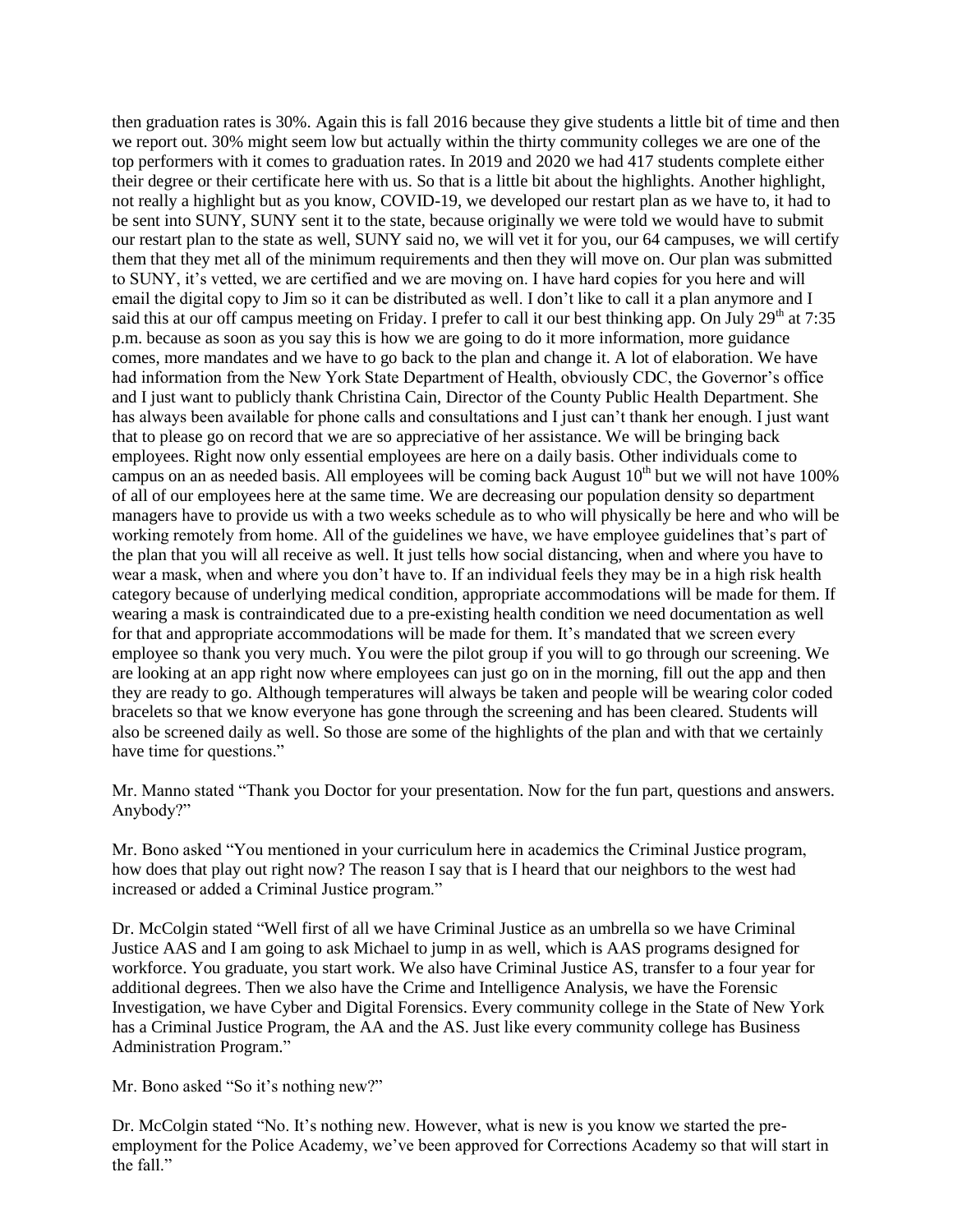Mr. Manno asked "Doctor, chargebacks, how much to we get and how much do we have to give up?"

Jim Wallace asked if Mr. Manno could wait on that because it would be reviewed on in the Budget. Mr. Manno was good with that.

Mr. Malta asked "Doctor, the science program's coming back, how long was that gone for?"

Dr. McColgin stated "I think it was gone when I first arrived so within the last five years."

Michael Oriolo stated "It was less than that because you have a three year window where you can just bring it back easily and we were in the three year window. It was like a two year hiatus."

Mr. Malta asked "So it's coming back this fall?"

Michael Oriolo stated "Absolutely. The reason was SUNY Poly never knew it disappeared and when they came on campus they said they wanted to have an articulation with us with our engineering program and I told them it was gone but we could easily get it back and that's what gave us the incentive to bring it back. A lot of our transfers that you see up there, the primary transfer is with SUNY Poly."

Mr. Schrader stated "Doctor, when you say that you are going to bring these back, what kind of interest have you had with the correctional officers and all of that stuff?"

Dr. McColgin stated "We receive an Admissions Summary report every Monday. Dr. Stickrod who is our Director of Admissions pays very close attention to that plus Executive Council is also there."

Mr. Schrader stated "With that note said, from a sales point of view because we are trying to get people to come here, when did you find out that we were being allowed to do this?"

Dr. McColgin stated "The board approved it just this spring."

Mr. Schrader stated "Ok. I'm going to ask you this question. Financially, why are we just hearing about this now? That this is going to be something coming to our college."

Dr. McColgin stated "You receive a copy of our minutes of our Board of Trustees."

Mr. Schrader stated "No, I'm saying why isn't it out there in the public for people to know? We are trying to solicit people to come here, why aren't we trying to solicit saying that we are bringing this course to Herkimer Community College, jump on board. I'm just asking that because we move into the spring, I know COVID had a little bit to do with it but it could still be out there to get these people."

Michael Oriolo stated "They do promotions that you don't see because you are not the targeted group. Our PR department does meet the academic side, does look at the new programs that we have and then targets certain areas and certain age groups for those particular programs. A lot of times I won't see the ad because I'm not the target group that's going to take engineering science with people that already have the degree. It's targeting certain areas and certain students that are receiving those ads. It's been publicized at all of the high schools."

Mr. Schrader stated "Yes, but what I am saying, I see your commercial on TV continuously and it's a great commercial but wouldn't you think that you would be putting some of this stuff in bringing new items that you could lure people in. People are watching TV. You are targeting the student but you may have a parent say I want my child to get a job. I think you have to get a broader audience. I didn't know anything about this. If you ask any of the Legislators here if they knew anything about it they probably did not. We have children, we have grandchildren."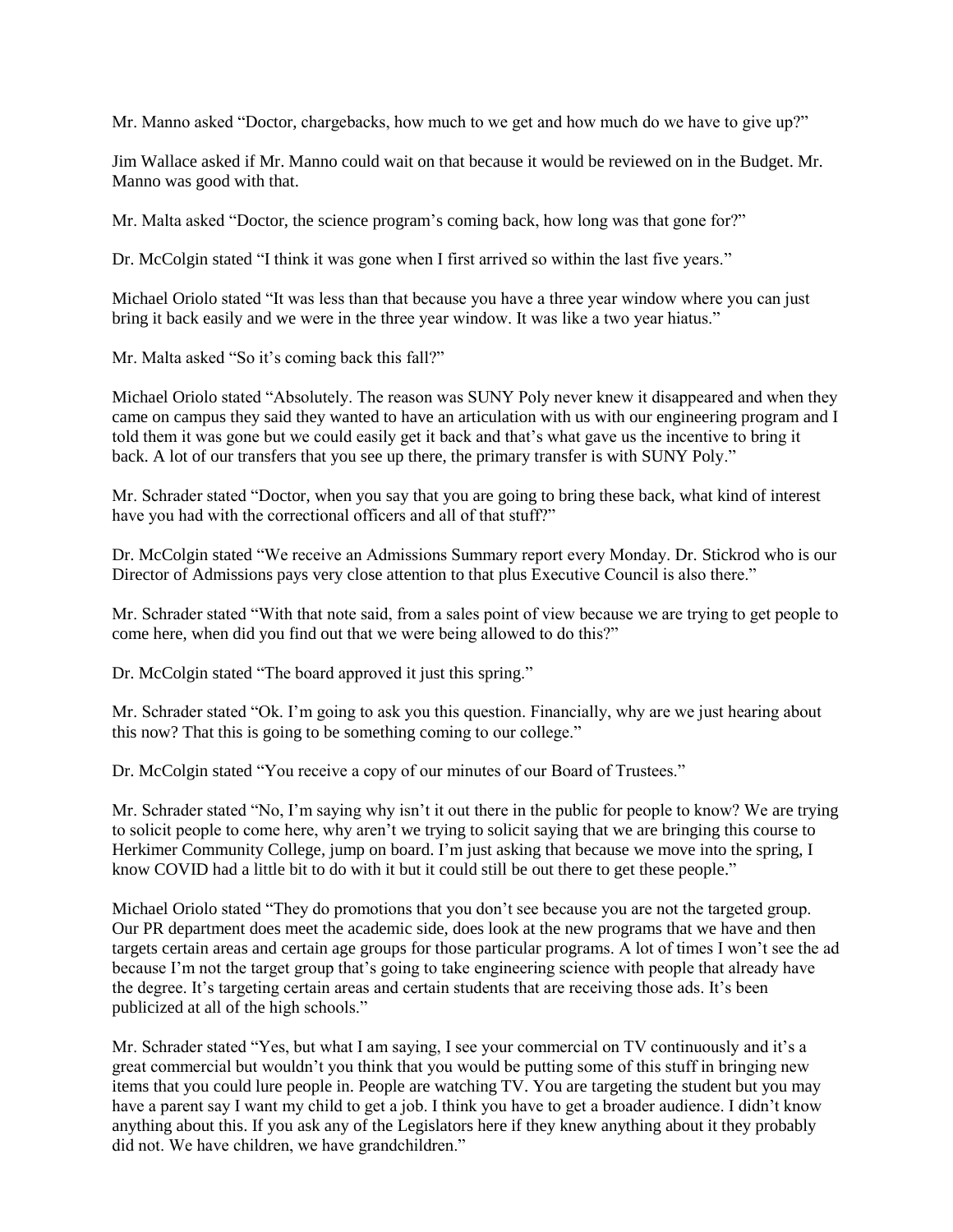Michael Oriolo stated "All of our new programs have a press release. The press releases go out to newspapers so it was probably in the newspaper and it does go out to media and they choose whether to do it or not. We can't put ads out there on TV with the cost that is specific to a lot of programs so for example the most recent was this recognition for the CJ Forensics. It was like a ten minute presentation on WKTV. That was all free to us which is advertisement that yes we didn't have but again we never know. We put it out there all of the time. We never know whether they are going to bite on it if it's a slow news day or not or whether they have interest in it. So yes we do those things but we know through marketing the targeted area that's going to be the most impacted for those students."

Mr. Schrader stated "With the strategies that you guys are using, because I am looking at it from a salesman's point of view, if a strategy is not working we would look to another strategy to do a little bit better or enhance it."

Denver Stickrod stated "I speak on new students as Director of Admissions. When I came in we had a pretty bad fall 2018 enrollment. There were about 698 new students give or take. For fall 2019 we had like 812. That's pretty good. We are not going to see that growth every year. There are a lot of new things that help that but that was substantial. The goal for this year is a 2% goal for enrollment with is pretty much standard. We have done a lot of stuff as far as implementing new strategies for the Admission's Office so I'm excited. I think we have done some pretty good things."

Mr. Schrader stated "I'm not criticizing. I am just offering from a salesman's point of view, if something is not working we need to try a different avenue to promote the college."

Dr. McColgin stated "I will tell you that you will see actually that for this upcoming year, because of everything that is going on, some of the factors that we are dealing with every year as in the decrease in the number of students who are graduating high school and the population is decreasing. That one factor in of itself is enough to deal with but from an enrollment perspective, so we budgeted 11.4% to be down over last year in FTEs, full time equivalence, that's the budget stuff. Right now in both new students and overall enrollment we are actually trending up. We are ahead of where we were last year. Now, do I think that's going to hold until September 8th. No. The time is coming and now we are starting to see less students. We had a great push and let me tell you people were on top of everything but we are not digging out of the hole like some of our sister institutions are right now that are already negative decrease double digits from their year prior. We are not climbing out of a hole. We started at a positive. We started in the black and I do believe we will probably end up either flat or maybe a little bit down. I'm not a betting woman but I don't think we are going to be at 11.4%."

Denver Stickrod stated "Some of the other institutions are down 20% to 25%. Significant enrollment decrease. So being flat right now with the pandemic is a pretty big testament to where we are at. There are a lot of uncertainties. At least we are not in a situation where some people are."

Mr. Johnson asked "With the sports, you have a great sports program here, now COVID has come along, soccer, basketball, which are huge for you guys, will those kids come?"

Dr. McColgin stated "NJCAA has made a determination that all fall sports for those colleges that are a part of the NJCAA are cancelled until the spring. Winter sports, like our basketball which starts in November and goes through the spring semester, they will just start in the spring. They will be delayed. They are allowing us to practice and if we choose to scrimmage. We've had long conversations with our coaches. We will practice so we will be in real good shape in the spring, but scrimmaging just doesn't make sense to any of us. If you are not going to let students play, why are you going to put them in a van and transport them to another institution to play or bring another institution onto campus? Practices will take place and scrimmages no and keep your fingers crossed we can move forward in the spring. We will be busy this spring. It will be all fall as well as our spring sports. We have one turf which I love but you have both men and women's soccer along with men's lacrosse and practices and games. The other thing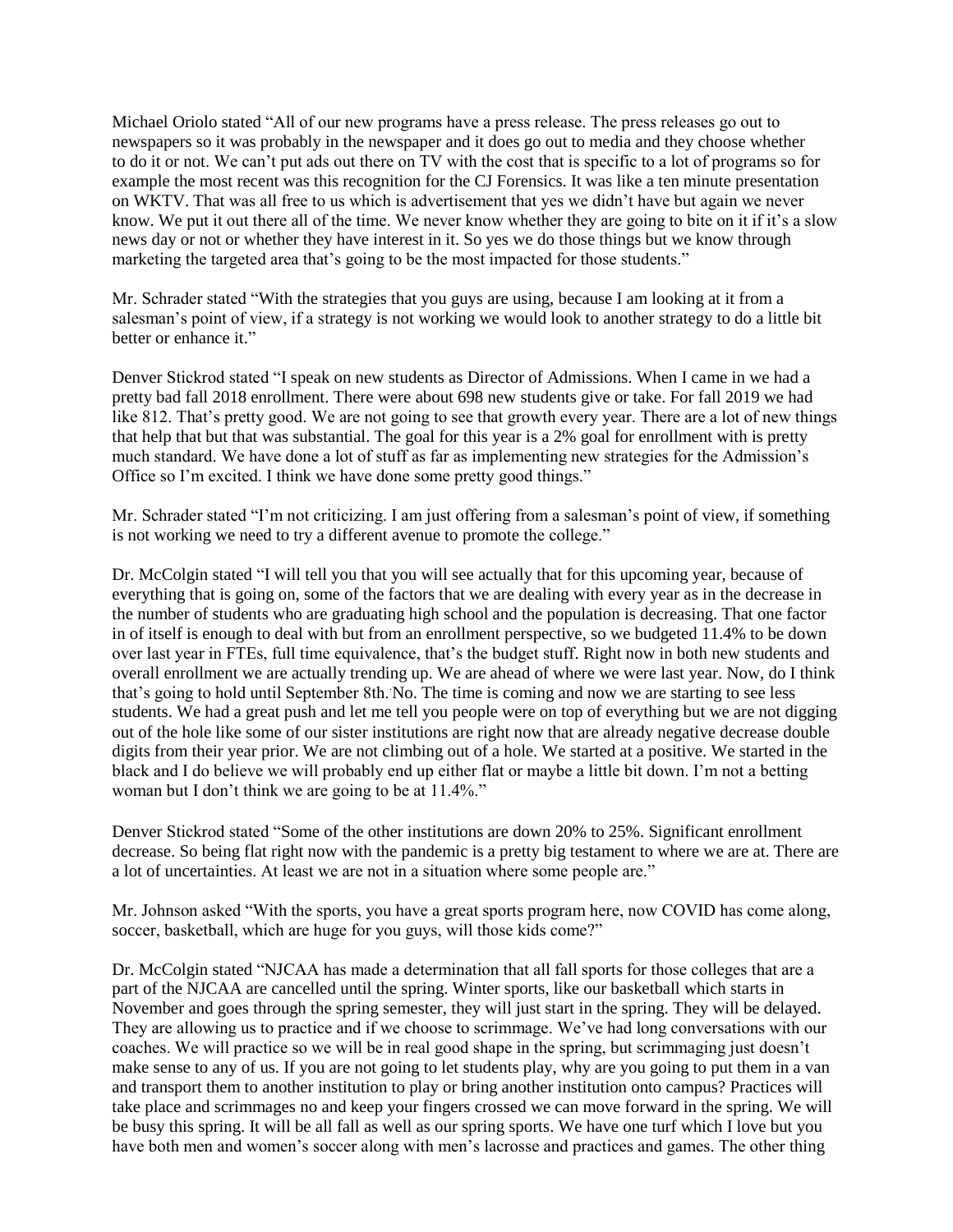the NJCAA did also is they limited the number of competitions that you can have so there again decreasing people coming in and out of your campuses and travel and they also decreased or limited the number of practices and scrimmages if you desire to have scrimmages that a team can participate in."

Mr. Johnson asked "So they won't lose their eligibility?"

Dr. McColgin stated "No."

Mr. Gaworecki asked "Does that affect anyone that may be in a spring and fall sport?"

Donald Dutcher responded "The biggest ones that we have are cross country and track. A lot of students run cross country are on the track team. It's really not going to affect them. We had a meeting this morning with the National office actually, if cross country and track are in the same season can we run the cross country on Tuesdays and have track meets on Saturdays or Sundays and just have the schedule for that. At Herkimer we are a little unique. Some other schools are really worried about that Mark. At Herkimer we have very few students that are on both sports. Very few males play two sports here just because the coaches do year round stuff. Here we might have a total of eight to eleven on any given year that might be on soccer and also play softball so we will work with those student athletes. We as a region are coming up with a schedule so we can help student athletes that still want to play multiple sports so our softball games might be on one day and our soccer matches might be on another day."

Mr. Hollum stated "The Technology Corporations Cree coming to the area is there any plans to have additional programs to utilize?"

Dr. McColgin stated "The question is with Cree coming in to the valley is it the intent for us to add any additional programs. We are in close contact with Cree taking the lead. They meet with MV and us and all of the colleges in the valley and if it makes sense. Yes. But also if there is a new program it goes through quite a comprehensive vetting process so you just don't say I think we'll add XYZ program. We have made a commitment in the past couple of years that if it is going to be an expense, bottom line number of students, is the equipment heavy, do we need small class sizes because of the equipment and at the end of the day Jackie does her calculations and if it's determined that this is going to be a program that is going to cost us, we are not entertained unless there is a compelling reason to bring the program here. Like if Cree comes to us and says you are the only college that offers or even has the ability to offer a certain program and then we go back to them and say sure but you have to help us."

Mr. Hollum stated "So I understand enrollment is down everywhere. How do you project where the numbers are? How do you come up with you think there will be this many or that many."

Dr. McColgin stated "There is a variety of different ways that we look at enrollment and enrollment projects. Enrollment is made out of three buckets if you will. We have new students, so Denver takes a look at demographics, our program profile, we take a look at workforce and what the needs potentially are. We listen to employers who come to us and say the Police Academy and the Corrections Academy are two prime examples of that. And then he makes his goals for new students. The other piece is those students who are transferring. That is close your eyes and throw a dart. You just don't know about transfer students. The other bucket is our continuing students, those students who are here with us. The persistence and the retention rates that I showed you earlier. We take those students who are with us this year, we apply our percentage, our retention rate percentage to it and we say ok, we had 2,000 students with us in the fall total. How many of those are not on track to graduate so they are relatively new. We have that number, we use our percentages and the last category again is very similar to transfer students is returning students. They were with us, they had to step out for different reasons, and now they want to come back and finish and we have no control. So the two really are new students and continuing students which I say is everybody's responsibility."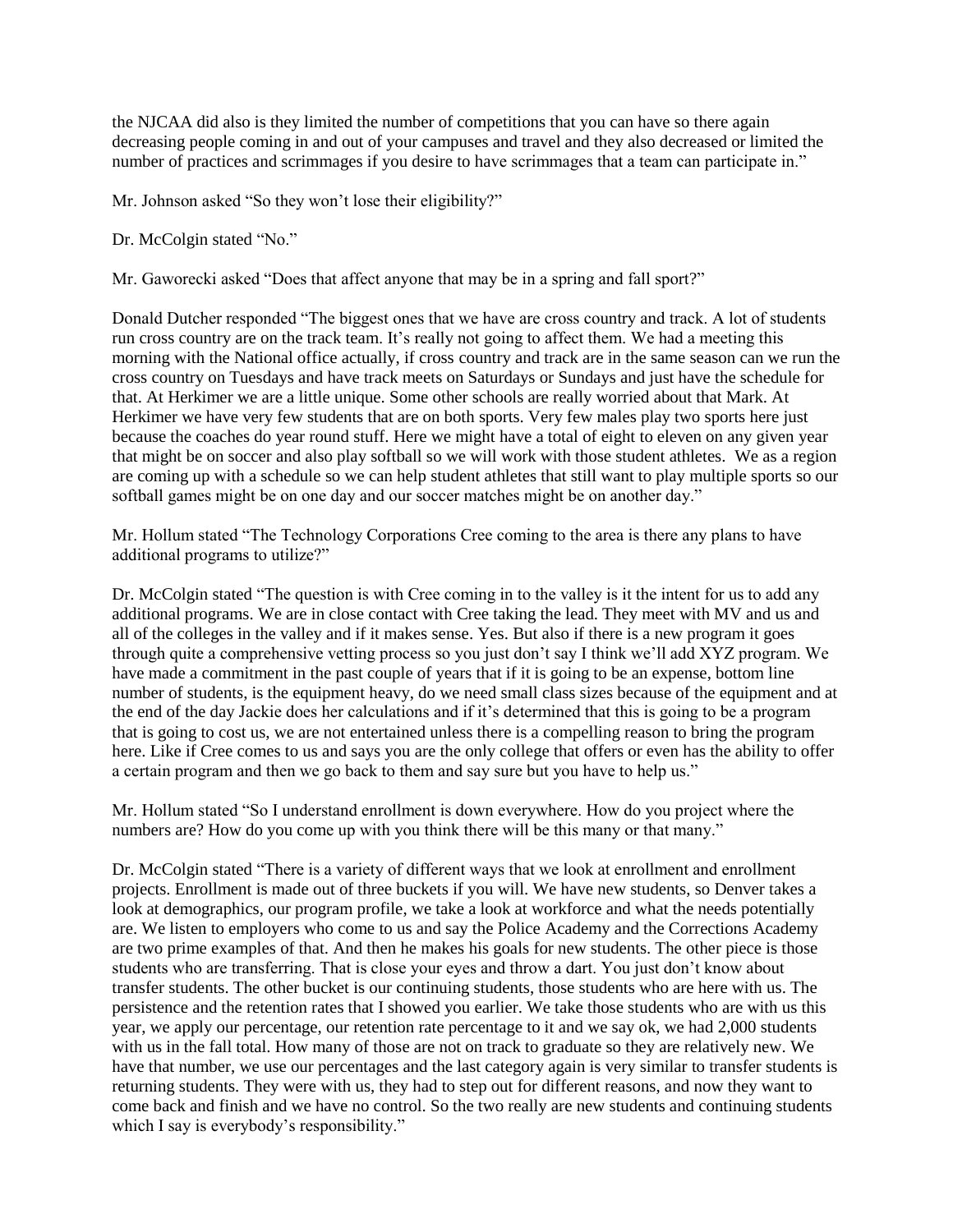Mr. Bono stated "I know we need to get into the budget talk but this is a budget question. Going forward with any capital projects, Jim and I and the rest of us had heard from the State, we get 50% match with the projects. Has the State had any inclination that the match will be taken away?"

Dr. McColgin stated "They have already cancelled one match on us, yes."

Nick Laino stated "What's happening with capital right now, used to be pretty easy as far as once you had your local monies. Not anymore. What is happening is that we used to go through SUNY, stamp it, move on. Not anymore. SUNY doesn't have that power anymore. It has to go through the Department of Budget and so basically the Governor's office, they are controlling the whole thing. For example, we had a small initiative, \$140,000 project. We had \$70,000 from the foundation, \$70,000 match, got approved in the State budget for our ESports Program for our soft launch. They pulled the \$70,000. So now we are not going to go forward with the other \$70,000 because then we lose the leverage to double that money. Just like that. Then they also pulled the project from last year we are finishing up on a second part of the Electrical Tech Program on the \$96,000 grant, and they pull that. I went back to them and said listen, the Governor is the one that basically initiated this program here. We are at the final stages. How can you take this money when it was his initiative? I guess that word helped out a little bit. They restored that money but it is going to be very difficult if it's life, health, safety, but snazzy stuff, I don't see it happening in the near future."

Dr. McColgin stated "Some institutions had work and said if it's not health, safety, don't move forward with it."

Mr. Bono stated "We've been told that all awards and grants are in jeopardy."

Nick Laino stated "Good evening everybody. I would like to just introduce a couple people that some of you may not know. Denver Stickrod is our Director of Admissions, Mike Oriolo our Provost, Donny Dutcher, he is the Dean of Students/Athletic Director. He is doing both. Bob Woudenberg our Director of Facilities, Edris Noori who is our Network Administrator, really acting in a roll of IT Director and he is a graduate of this institution in 2016. It's nice to have a graduate work here. Before we get going on the budget I just want to have Bob Woudenberg just mention one thing and it was on Cathleen's report about the restart. We hear a lot of things about air quality and Bob, if you could come up here for the people on the phone. Just to let you folks understand what we are doing so if you get calls that we are not paying attention to what we are trying to accomplish here so I would like Bob to take us through what we are going to be doing here."

Bob Woudenberg stated "Obviously when the Governor announced that all malls are going to have to have HEPA filtration in their air paneling systems, that really brings up all kinds of questions to everybody else. Why aren't we doing that? We need to put HEPA filtration in. Then the recommendation came out to other facilities that they need to at least get to a MERV 13 filtration. Our systems that we have here are currently on a MERV 8 filtration. A MERV 8 does not catch the size of a COVID virus molecule. It will slip through MERV 8 filtration theoretically. It's also an extremely sticky type molecule that's the reason why it's so dangerous, it gets in you and it stays there because it is so sticky. The chances of getting through are extremely slim. The chance of it getting through the rest of the air system without getting stuck somewhere in the duct work is another unlikely that it would ever happen but I understand why he is putting certain regulations in the malls. There is no control of who is going into those malls. You can't control people walking in there. You can tell them to put a mask on or whatever, they take it off and do whatever they want to do. And you are obviously not checking people coming in the door. Here, we are checking everybody coming in the door. You guys experienced a little bit of it. We are fine tuning it. It's going to be much quicker once we get the classes going here, plus we also have other non-contact type things that you just walk up to and breathe into automatically and move on. With all of that said, one of the things that guide us from SUNY and a bunch of engineers that were on a WebEx meeting with SUNY, they all said the same thing, if you have a newer system, yes, try and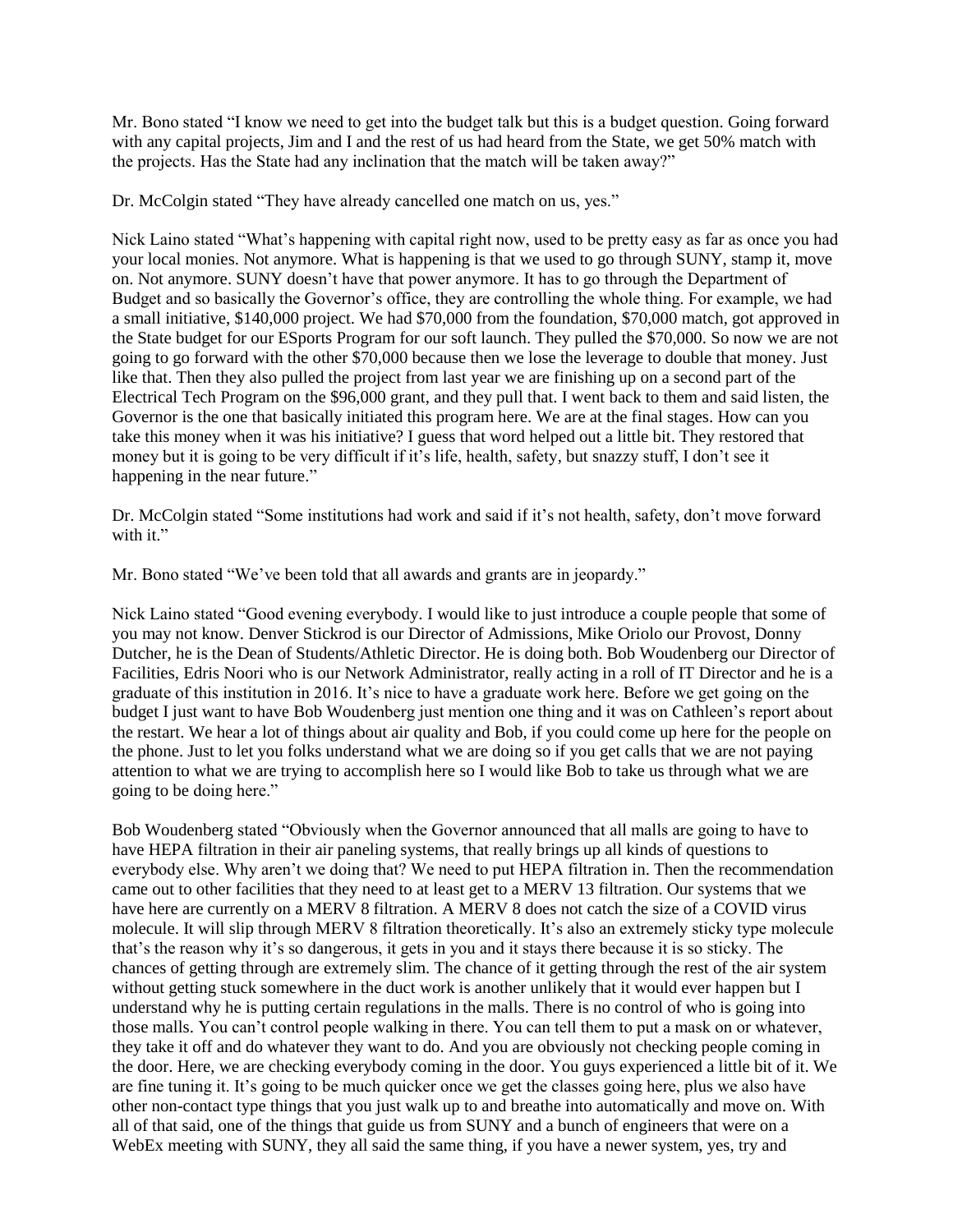upgrade it to the MERV 13 as a minimum. Still not quite to the HEPA filtration but it's supposedly small enough to catch that molecule. You guys that have older systems, you can't. If we try to take our system, move it to a MERV 13 filtration, what we are going to do, well we are going to do a couple things. The main thing we are going to do is we are going to reduce the air flow, that's the last thing we want to do. We want to increase the air flow. We want to turn that air around more in each one of these classrooms and hallways. We couldn't bring ourselves up to a MERV 13 because it's going to reduce everything down and put a tremendous amount of stress on our equipment so one of the things, which is a little bit of an overkill, this whole move up to a MERV 13, that was just a recommendation and none of that is required so they say if you can't move to MERV 13, increase your airflow and use as much outside air as much as you possibly can recirculating the inside air. That's the approach we are going to start with. The other thing that we are going to do is we are going to take this over and above. We are going to put in a UVGI System. Ultra Violet Germicidal something or other system and basically what that's going to do, every bit of air that comes through that system is going to go down the line and go through the UV system. It's going to kill every virus, it's going to kill every germ, it's going to kill mold spores, it's going to kill all kinds of things. It's going to aide in having to clean the duct work, it's going to aide in having to clean the fans that draw this air through because by doing that, by killing everything it's going to pass. It's not going to be harmful to anybody. What's passing through is going to kill everything. These systems are used in hospitals, operating rooms and super clean room type applications. Things like that. It is a bit of overkill but for us with an old system it is actually the cheapest and most effective way to protect anybody and everybody and improve the air quality."

Nick Laino stated "And the other thing is we have a lot of different people coming from all over the place, the country, international, etc., so we know this is on our staff's minds. It's already been sent in for questions and stuff. That's the approach we are taking. I thought it would be important that the Legislature knew so if your phones ring and they say you are not putting in HEPA filters, no we are not but we are doing this."

#### Barb stated "What is the expense of this system?"

Bob Woudenberg stated "Right now we are still in the final engineering stages of figuring out exactly what we need for the system. We have thirty two different air handlers on the entire campus. Each one of those has to be equipped with this system. One quote right now is \$18,000 just for our RMCC building. We did this one area when the guy quoted it so he is going back and adding some so a couple grand more or something bringing it to around \$20,000. Our foundation is actually working on a grant with us. We don't know if or how it's going to go through but they are working on a grant."

Nick Laino stated "And it's also CARES Act eligible for our CARES Act money that I will get into with the budget too."

Bob Woudenberg stated "Just for this building it's that so to shoot from the hip we are probably looking somewhere in the ball park of \$150,000 to try and do the campus. Might be a little bit more, might be a little bit less."

Barb asked "Does that include the dorms?"

Bob Woudenberg stated "No, it does not include the dorms."

Mr. Gaworecki stated "I'm assuming this won't be our last virus we come across. Is there a long term plan to get everything up to the HEPA level?"

Bob Woudenberg stated "At this point probably not. With this UV system, I don't care what virus goes through it, it's going to get killed. Even the mold spores, everything. We have an old system here. Some of our stuff here goes back into the 60s, early 70s."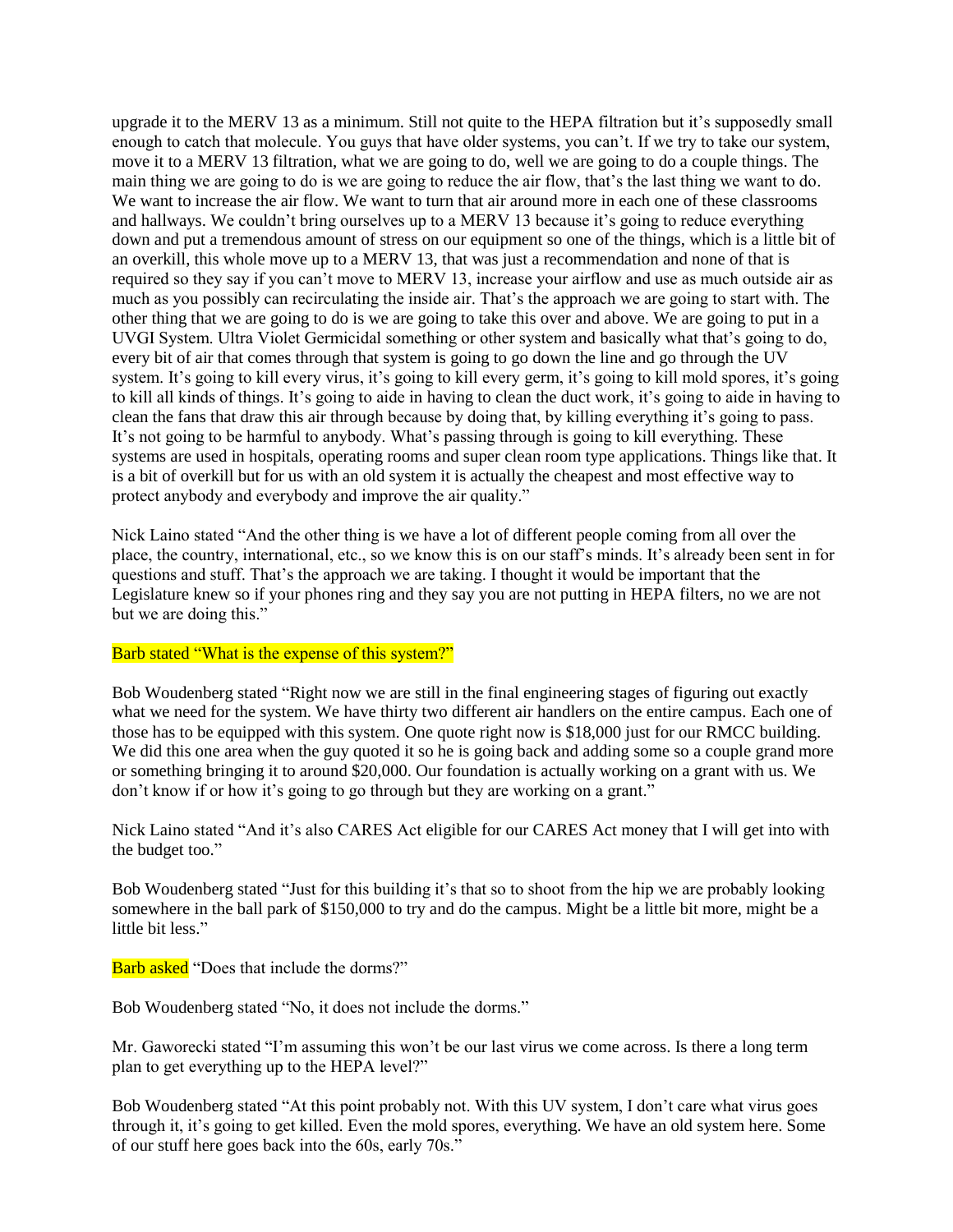Mr. Gaworecki stated "So this is the long term thing?"

Dr. McColgin stated "Yes."

Bob Woudenberg stated "Yes, this would definitely be a long term thing."

Nick Laino stated "You are talking major mechanical HVAC upgrades."

Bob Woudenberg stated "Now we are not saying if for some reason our systems have failed us and we are having to replace it we would go to a much more modern system that could handle a HEPA filtration. Right now, because of what we have it cannot handle that."

Mr. Bono stated "Shouldn't we wait until this maybe blows over for another six months. I'm not sold. It sounds great Bob but somebody walks through that door asymptomatic, that system does nothing for us."

Bob Woudenberg stated "Nothing is a guarantee."

Mr. Bono stated "Right. For me, I don't know how the rest feel, to wait six months. I'm not saying it's political but this may be all political some of this. This may all go away by the first of the year and to put that money into that now, I just think we are shooting from the hip. Just wait it out. I have never known of any other virus or anything to come through the duct work and anybody that gets sick from this…"

Nick Laino stated "Jimmy I am with you. Here is reality. We have a pretty decent sized staff out here and this is hot. This is really hot with them right now so to wait and see what happens, I don't think we can with what we have heard so far. I am with you. I don't want to spend but I think we have to because of the temperature here."

Mr. Johnson stated "You are still not going to satisfy everybody here. There is going to be people out there saying that's no good or go on the internet and that doesn't work or whatever. You are never going to please. If you please 50% you are doing good."

Jacqueline Woudenberg stated "Regarding the funding of the UVGI plan, those expenses would not come out of our operating budget. We have received a base grant of about \$760,000 from the Federal Government under the CARES Act. One of the things we can spend that money on is for health and safety and this is obviously a health and safety type expense. That \$150,000 or whatever it turns out to be, will come from that \$760,000 that we already have here."

Mr. Manno stated "I think if it saves one life it's worth it."

Dr. McColgin stated "I know you want to get to the budget but talking about receiving phone calls, something else you will read in the plan but I just want to quickly go over it with you. Residential students – so we will be bringing students back onto campus. Housing Corporation, we have been in close contact with them, we have determined that the best course of action is to limit one student per bedroom. That does take our occupancy down from approximately 630 down to 350. One student per bedroom but they will still be sharing a bathroom. For those students who wish to come onto campus they are receiving a detailed check list from the Dean of Students. They must quarantine for fourteen days prior to coming to campus, coming to move in day. When they arrive on campus they will first go through the screening, very similar to what you experienced. They will have to attest that they did precautionary quarantine for the fourteen days and then a rapid COVID test will be conducted. There will be a portion of the parking lot designated, they will go and wait in the parking lot. Urgent Care will be conducting the testing and if they test positive which I hope not, they will be told they will have to return home and we will help them with their course schedule until it's safe for them to come back. If they test negative they will then proceed with check in. We are allowing only one family member to help his or her child, student, who will also be tested. So if a parent or family member tests positive, the student tests negative, then the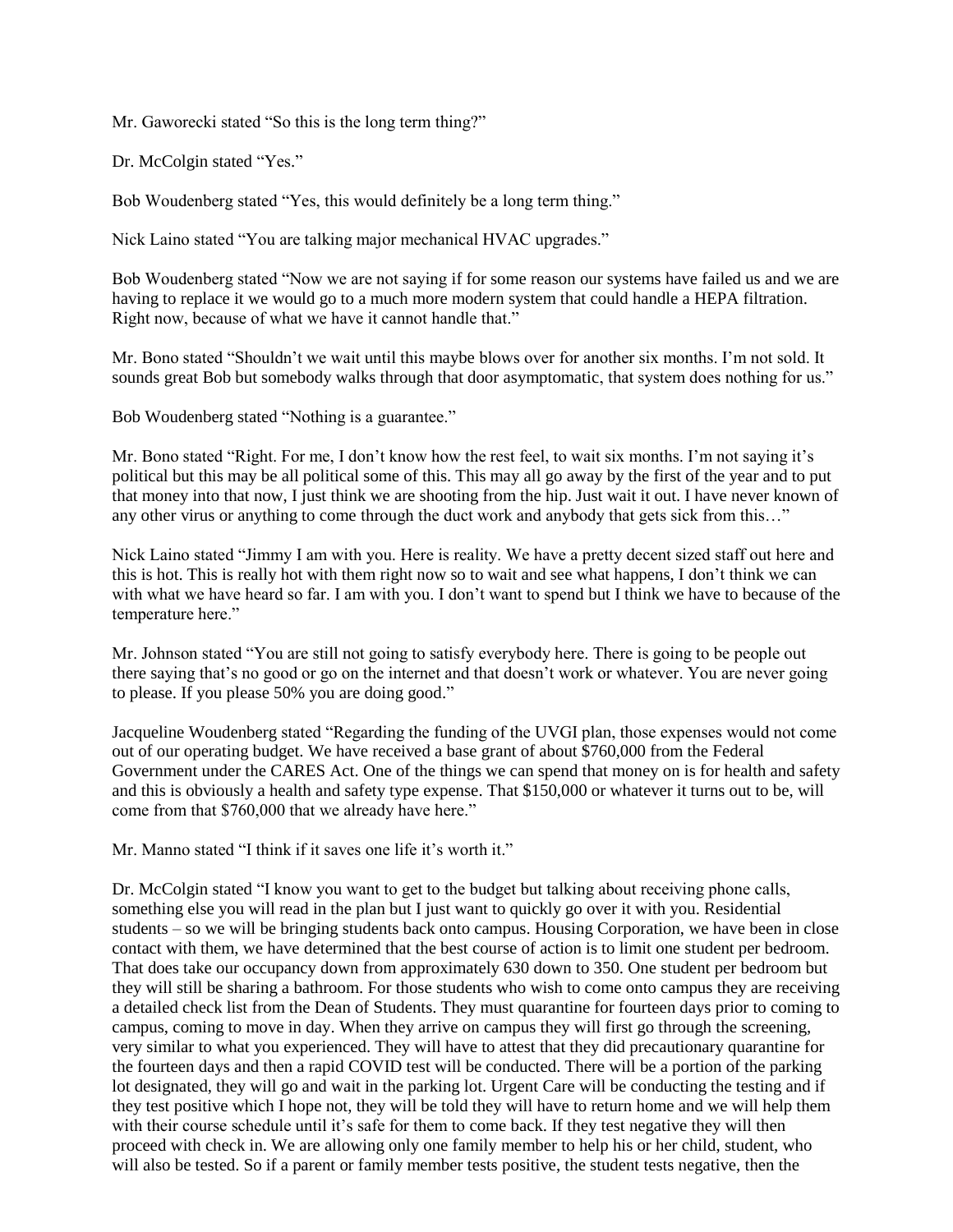parent will have to remain in the car and we have RAs, student ambassadors and staff that will help that student move in. Once they are here, then I think we mentioned it earlier, they will be treated as a family unit. So students who are sharing the same apartment, all in separate bedrooms, they will not have to wear a mask while in the common area of the apartment and the kitchen, etc. And then periodically Upstate Medical Center is providing what they call Pool Saliva testing. We will pool our men's soccer team. You can do I think it's up to twenty-five. Don't quote me on that number but you can pool several individuals. If the entire pool comes back negative you are good to go. If the pool comes back that you have a positive then you go and individually test the twenty-five or whatever the number that was in the pool to then isolate. We do have apartments already set aside in the event that we do need to quickly get a student into isolation because of a positive test or if they have been in close contact and here is where Christina will provide us with information to say yes you need to quarantine that student. You need to quarantine the other students. That type of thing. We have four individuals here on campus who either have or will complete the Johns Hopkins certificate training course in contact tracing so if we do have a positive case here on campus be it a student or a staff member we will be assisting Christina and her team with helping to identify where that individual was so that the contact tracing from the Department of Health can be as expedient as possible."

Mr. Stephens stated "Doctor you said something that caught my attention. Jim Wallace and Jim Bono and I and a couple of other guys that meet once a week, we discuss all of the numbers and stuff like that. You mentioned that if a student comes in and a parent or family helps them and the family number tests positive, are they testing them when they get here? So if they get here and test positive that student can't come to campus either."

Dr. McColgin stated "Right."

Mr. Stephens stated "You said we would have someone to help move the student in."

Dr. McColgin stated "No, I am sorry. I apologize. They can't come."

Mr. Stephens stated "If that family member tests positive and that student has been with them, nobody is coming here."

Donald Dutcher stated "Urgent Care told us though, and I will go back and check with them, they said if the student tested negative and the parent positive, don't let the parent out of the car. We have to test that student within 72 hours. We have to tell that student to stay in quarantine in their room and then we have to test them again in 72 hours."

Mr. Stephens stated "The information we get is they are fourteen days if they get exposed to someone."

Mr. Bono stated "The problem lies in the results. The results are what, seven to ten days out."

Dr. McColgin stated "They would be in quarantine while they are waiting for that time."

Mr. Bono stated "I know there is not that many test sites out there and we are fighting for this. I think the only, lack of a better word, credible test site is Griffiss. I know there were some issues with Primary Urgent Care with false positives. I talked with Christina about it and she will be giving the scoop on that. Again, there are not that many providers."

Dr. McColgin stated "The thing with Bassett is they are up to more than 48 hours. It's like five days."

Mr. Bono asked "The batch testing that you are talking about?"

Dr. McColgin stated "That's through Upstate Medical Center."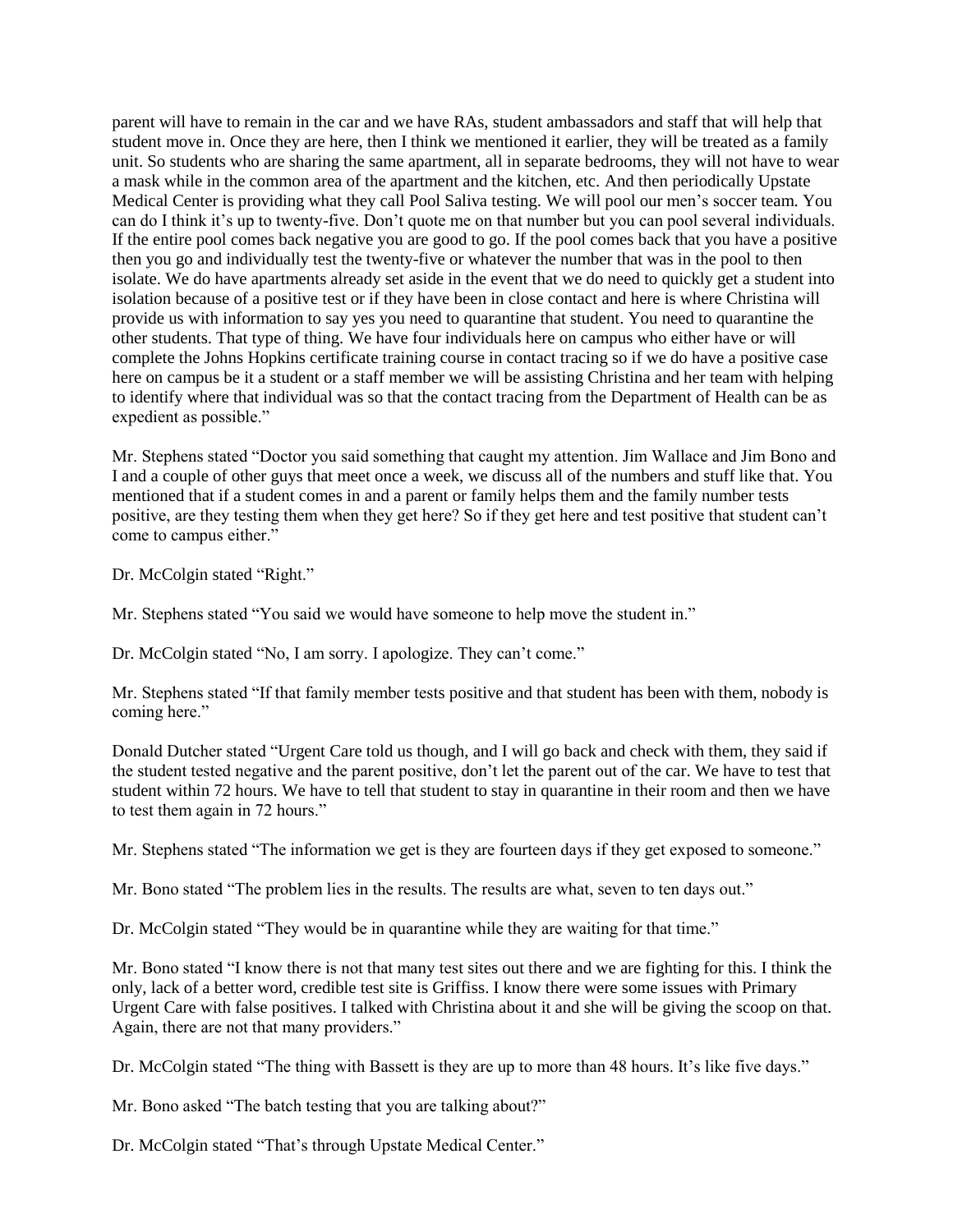Isabella Crandall "What kind of proof will the students have in hand to show us that they have been quarantined?"

Dr. McColgin stated "It's just like any other person who goes into precautionary quarantine. We are telling them you are attesting to this, you are taking the pledge. If we find out differently it is a violation of our Student Code of Conduct and I said it once and I will repeat it, as long as the day is long there will be a zero tolerance."

Isabella Crandall asked "So we are just taking their word?"

Dr. McColgin responded yes.

Mr. Stephens stated "We are running into the same problem with people coming from out of state. They have to self-report. I got a phone call today on somebody. Hey, I know this kid lives in North Carolina, what's he doing home?"

Mr. Wallace stated "My niece and nephew got called every day for fourteen days."

Mr. Hollum stated "Not to keep the subject going but I see that the electrostatic sprayers are being used in the schools in the city. Any consideration on those?"

Bob Woudenberg stated "We have. We have two Clorox ones already on campus. We have two more that are on order plus we have some victory units that are on order. We will be spraying in between classes and things like that. When class is dismissed they will be going in there and taking care of things of that nature. We are going to be doing constant wipe downs throughout the day and things like that while people are moving around campus. We are going to do as much as we possibly can in that area. So yes we are well into the electrostatic type spraying units."

Mr. Johnson asked "Do you have staff to do this extra work?"

Nick Laino stated "No. We are light on staff."

Bob Woudenberg stated "We are extremely light on staff"

Nick Laino stated "We've got a couple things we are looking into."

Bob Woudenberg stated "There is going to be a reduced number of classes on campus. Primarily going to be the labs and true hands on stuff that cannot be taught online. There are going to be a lot fewer with breaks between classes so when a class is released we have time to get through several classrooms to take care of it before the next class."

Mike Oriolo stated "We will make sure that we are not having back to back classes so we will have time to do that."

Mr. Schrader stated "Doctor, you told us before this is going through SUNY. When will you know when your plan has been accepted?"

Dr. McColgin stated "It has been at the end of June. We received a notice of certification. I had to attest to it."

Mr. Schrader stated "I know at a prior meeting we talked and you said you didn't know for sure if the Governor was going to accept it."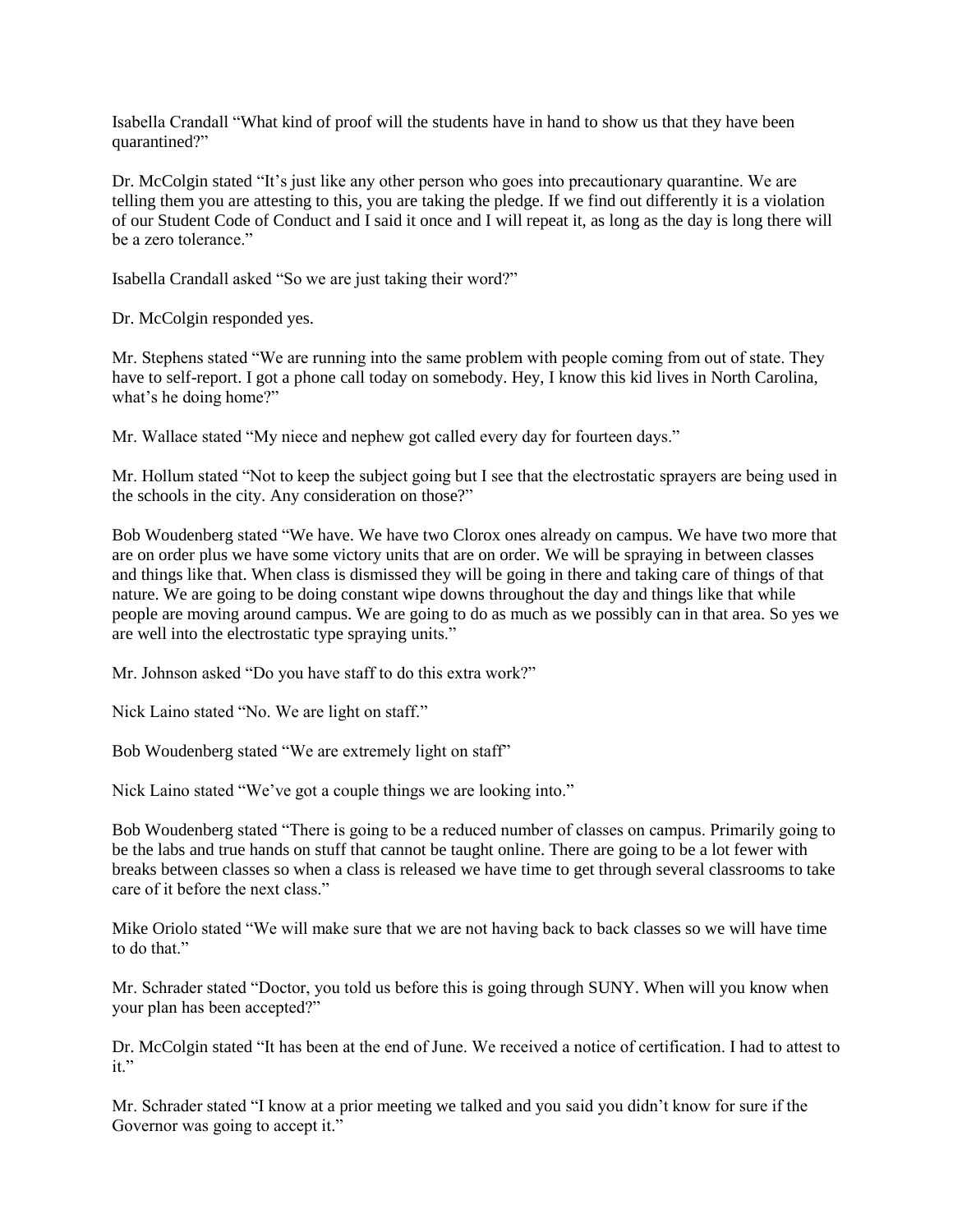Dr. McColgin stated "No. What SUNY did was we originally on the Command Control calls, all colleges were told that not only, because there were privates on the call as well, we were told that our plan had to be submitted to the State. So the President said to the Chancellor of SUNY, we are submitting our plans to you. Can't you do something? I mean this is redundant, right? So SUNY had a conversation with the Governor's Office and so SUNY certified on the path of each campus and then submitted on our behalf to the State. We have been certified since late June early July."

Nick Laino stated "Welcome everybody to the budget. I know it's late. We encourage questions during the budget. Before I turn this over to Jackie, when I think about this budget this was difficult and painful. There are four areas that I want to just touch upon and we will get into it more but these are the areas that say a lot. We are putting this budget together with just under 1,500 FTEs which is low. Low for this college. We are not asking the County for any money for the operating. We all believe there is a lot of pressure on the County right now with your revenue. It's going to be the same amount from the prior year. We are building this budget with 20% reduction in State aid. Is it 100% finalized, 20%, don't know but that's how we are building our budget. One of the biggest things, and we will talk about this at the end, also with a capital consideration, we are appropriating fund balance and we will get into what is there and what is going to be left that we project of \$1.9 million. I've been here fifteen years, never appropriated \$1.9 million for fund balance. We are also going to talk about as Jackie eluded to, the CARES Act money. The college received about \$1.5 million. Half of the money has to go directly to students. We cannot touch that \$750,000. The other \$750,000, that we can use for things that qualify. So we will talk about that but I wanted to give these certain points right now of how we are all making this work right now. Jackie, everybody knows Jackie Woudenberg? She has been here thirty-seven years"

Jackie Woudenberg stated "Thank you and good evening everyone. This was a difficult budget to put together due to all of the unknowns. Especially as they relate to COVID-19. What you see up on the screen is the summary of our budget and we will just run down these line by line. As Nick said, we built this budget on FTEs of 1,491. That is for fall and spring enrollment. Our winter and summer programs we will still run but we have not included them in the budget because the enrollment in those sessions has been fairly unpredictable, so what we didn't want to do was to rely on that enrollment to balance our budget. As Dr. McColgin said, the fall and spring at 1,491 is an 11.4% decrease over our budget for 2019 -2020 fiscal year. Because of the enrollment decline our student revenues will decline by approximately \$2 million dollars. What we did with tuition was to increase both our full and part time tuition. Full time will increase by \$146 for the entire year bringing the total full time tuition to \$5,016 annually. That seems like an odd dollar amount but it is a 3% increase over our 2019 - 2020 rate. Becky speaks with somebody at SUNY Central Administration who indicated that if we stayed at 3% or below we would not be scrutinized at the SUNY Board of Trustees level on what our tuition rate is. So we chose to go exactly the 3% which is the \$5,016 for full time in-state student."

Nick Laino stated "Regoverning by the Board of Trustees, County Legislature, SUNY Trustees."

Jackie Woudenberg stated "Part time tuition rate will increase by \$5 from \$174 to \$179 per credit hour. And then our non-resident tuition which is for all out of state students and international students and those students who happen to be a New York State resident but don't provide us their certificate to prove it, those students tuition is increasing \$500 from \$7,500 to \$8,000. Even with those tuition rate increases, the decline in enrollment and not budgeting for winter and summer decreases our student revenues by just a little bit over \$2 million dollars."

Mr. Stephens asked "Jackie, is that 3% annually?"

Jackie Woudenberg responded yes.

Mr. Stephens stated "Ok so next year we do another 3% and they are not going to scrutinize us next year either? Not saying that's what we will do."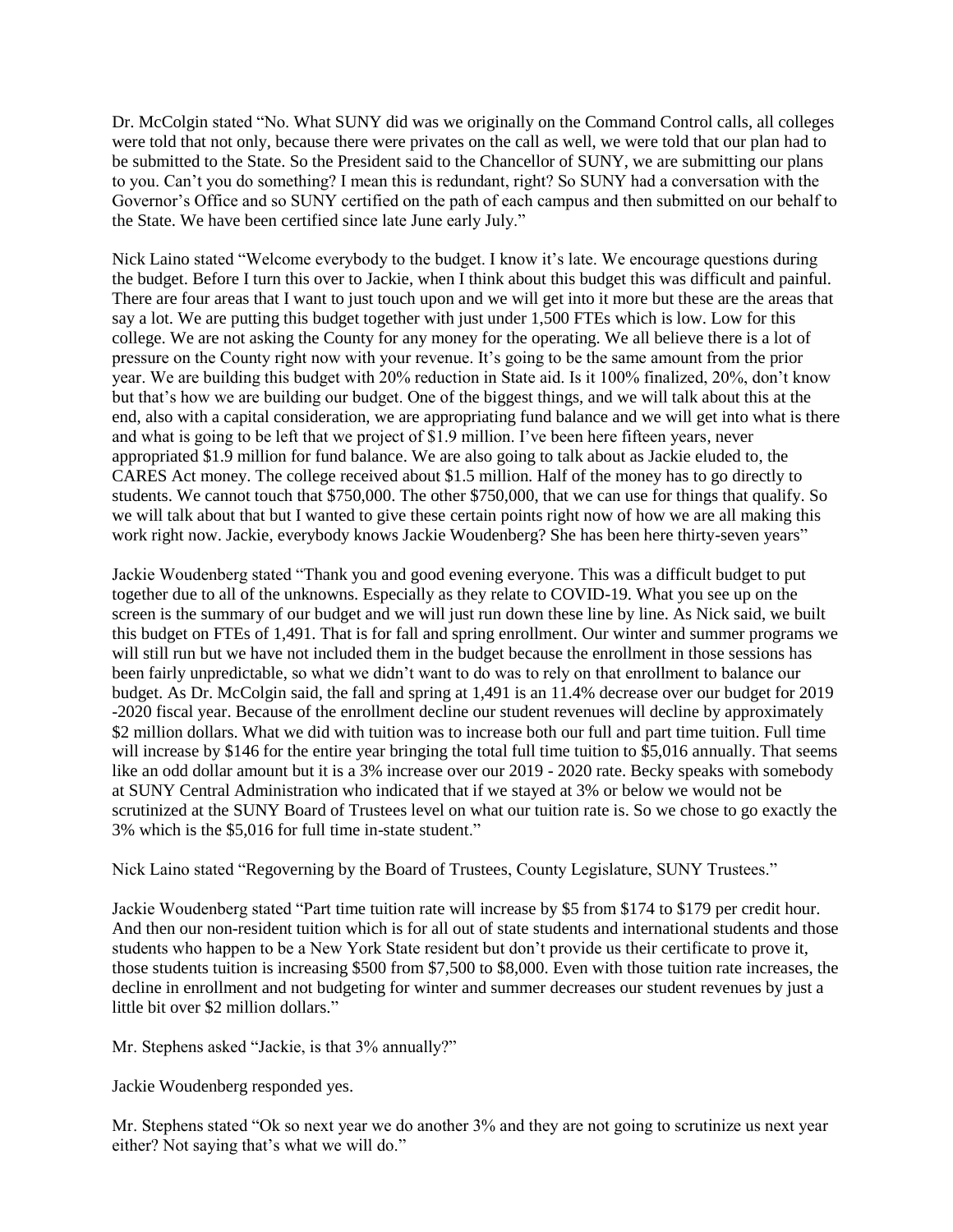Jackie Woudenberg stated "That all depends on what the situation is next year."

Dr. McColgin stated "And the other thing that we can't do is we can't exceed maximum TAP."

Mr. Stephens said thank you.

Jackie Woudenberg stated "We are below the TAP cap still even with this. State Aid, for 2019 - 2020 you might remember us talking about State Aid being at a funding floor which was 98% of the prior year. They have rescinded that funding methodology and have gone back to weighted average FTE funding. Base aid funding. And as Nick stated folks at SUNY System indicated that we should plan on a minimum of a 20% decrease in State aid."

Nick Laino stated "That didn't officially come out but from our intelligence we are going to be conservative, that's how Herkimer is, that's how the County is, that's how we are."

Jackie Woudenberg stated "Right. So between both the return to the FTE funding and the 20% reduction our State Aid will reduce by about \$1.3 million. 20% of that \$1.3 million equates to about \$810,000. Charge backs, everybody's favorite subject. We are still under the traditional charge back calculation formula which takes into account every other component of the budget except for sponsor. The way the formula works in a very simplistic manner is if other revenues go down, if expenses go down charge backs go down, if expenses go up charge backs go up, it's kind of a balancing act. So, because of the significant decrease and the student revenues and State Aid of \$3.3 million dollars all together the charge back formula mitigates that somewhat by returning \$1.8 million dollars to us in charge back revenue."

Mr. Manno stated "Jackie, while it's true we hold the sponsor contribution level, we allow the college to keep the charge backs."

Jackie Woudenberg stated "The capital charge backs."

Mr. Manno stated "Yes but some counties do not."

Jackie Woudenberg stated "Right, that's not this charge back. This is operating. All colleges keep their operating charge backs. There is a capital component that is restricted so it's not included in the budget and that's what Herkimer County allows us to keep."

Mr. Manno stated "Thanks for clarifying that."

Nick Laino stated "It pays our long term debt."

Mr. Manno stated "And every year I ask how much it costs to educate a student and how much they pay in tuitions and every year it's a good deal. It's thousands of dollars difference but somebody who used to work at the college actually had a different idea and he wrote a letter to the editors saying Mr. Manno says that this is a great deal. He said it would be a greater deal if the sponsors increased their contribution. So, we can't make everybody happy."

Jackie Woudenberg stated "Just to answer the question of what does it cost to educate. Simplistically I took the \$22.9 just shy of \$23 million dollar expense budget and divided it by the 1,491 FTE and it's about \$15,400."

Mr. Manno stated "So it's a great deal for a student."

Jackie Woudenberg stated "Other revenues increasing slightly and this is mainly due to the success that we've had in investment and treasury bills. Hopefully that will continue but we will have a less cash basis in order to do that investing so I'm keeping my fingers crossed on that. And then, as Nick already stated,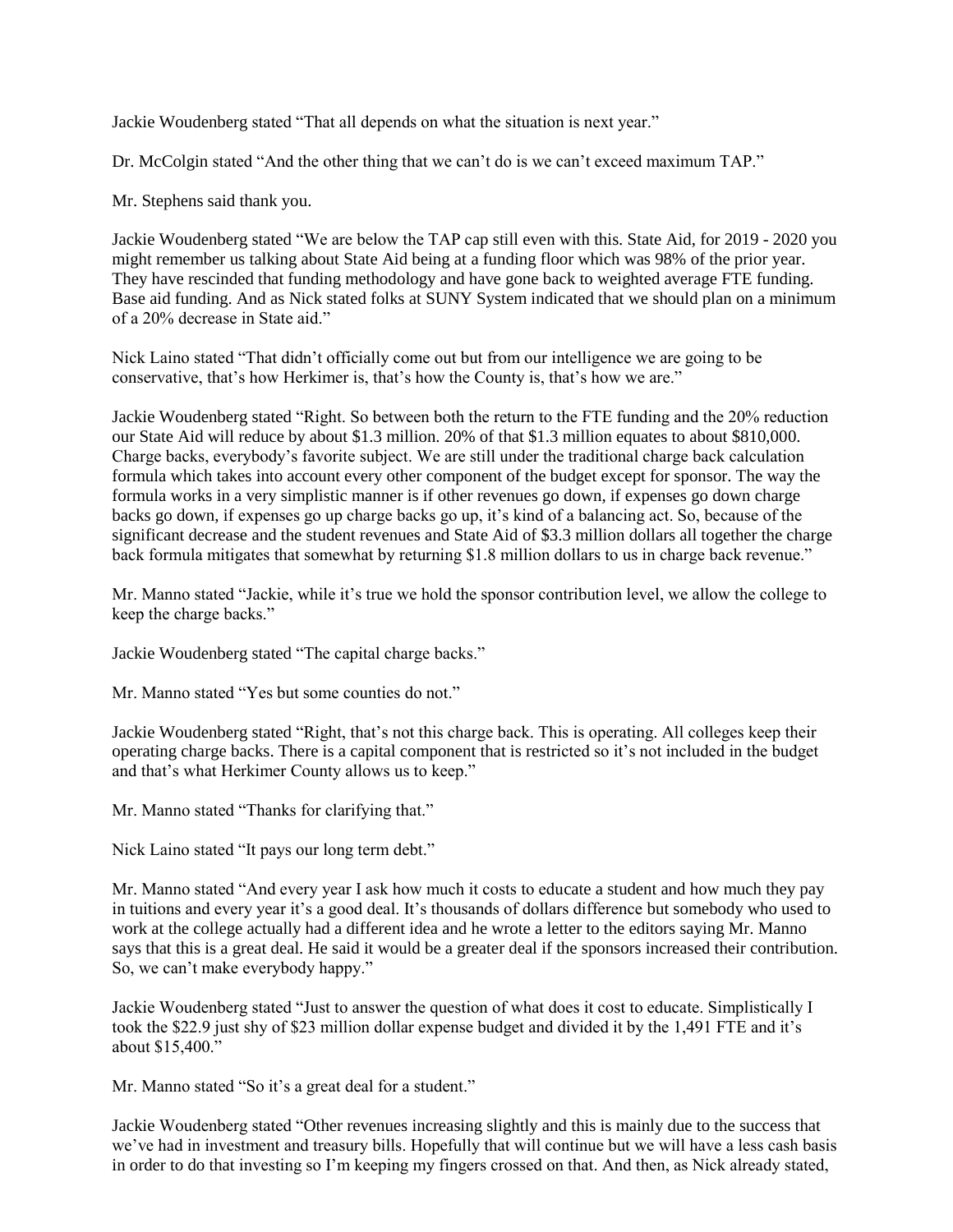sponsor contribution is remaining the same at the \$1.8 million dollars. So total revenues come out to \$20,987,000 or a net of \$1.469 million decrease."

Nick Laino asked "Before we get into Personnel, any questions on the revenue side? (no response) At the college we have four unions. We were in negotiations with two unions, kind of when all of this hit. It was kind of a good place to be though. The two unions, the Professionals Association, which is faculty and staff, and the Administrators Association which is basically all of the Administrators except for maybe ten or twelve of us, and not just Administrators, support people too are in that union. We were successful and they were cooperative and willing. Where we deliver for next year, we went out just until next year with a zero for both unions. So basically the union for adjuncts, things have been quiet there. We are trying to form a contract there so there is no update there and then CSEA I think carries us through December but that would be the only, when you see an increase in this budget, is CSEA personnel through December. I just wanted to clarify that first so everybody understands it."

Jackie Woudenberg stated "Under Personnel and Benefits you can see that we are budgeting approximately a \$700,000 decrease. The main reason for that is not filling vacant positions. Whenever a position becomes vacant the Executive Counsel looks at it in a great level of detail to see if there is an alternative to just refilling that as is. Every part time line was reviewed quite thoroughly for historical usage, five years historical usage to see if any adjustments could be made there and they were and then as I spoke about under the student revenue, since we are not budgeting the revenue and the enrollment for the winter and summer sessions we are also not budgeting for the expense. They balance each other out if you will so it's really a bottom line essentially zero affect. Of course, as you all know we are self-insured for health care. Very difficult thing to predict. We have had a couple, probably three or four, near catastrophic medical issues this year for us and we are just hoping that that doesn't increase for the rest of this year at least."

Nick Laino stated "It's always something that, part of the County planning, you guys have the same challenge in front of you. Any other questions on personnel?"

Mr. Shaw stated "Yes Nick, I've got one. On your student revenue the \$2 million reduction, if you raised the price to the students who are attending how many less students are there than you had last year?"

Nick Laino stated "If we increase tuition, remember we could raise tuition more. We don't think it will get past the SUNY Board of Trustees."

Mr. Shaw stated "Right, I understand that. You raised it the 3% but a \$2 million decrease in money means you had less students."

Dr. McColgin stated "Yes. 11.4% less."

Mr. Manno stated "Nick, I don't know if you want to say a few words about those four projects. The pool, ball fields with the water, etc."

Nick Laino stated "You know what I am going to do, if you don't mind Mr. Chairman, towards the end we will go over this."

Mr. Manno stated yes.

Nick Laino stated "We are going to go to the equipment line because you see \$0 to \$300,000 here? Primarily this line has to do with IT equipment that we are in dire need and especially with the strain that's being put on us right now. Edris, can you say a few works?"

Edris Noori stated "Hello everyone. Like Nick said our equipment is very old, they simply don't have the capacity to support our needs and these days we rely more on technology to support our learning and business objectives, so we really need upgrades. Any questions?"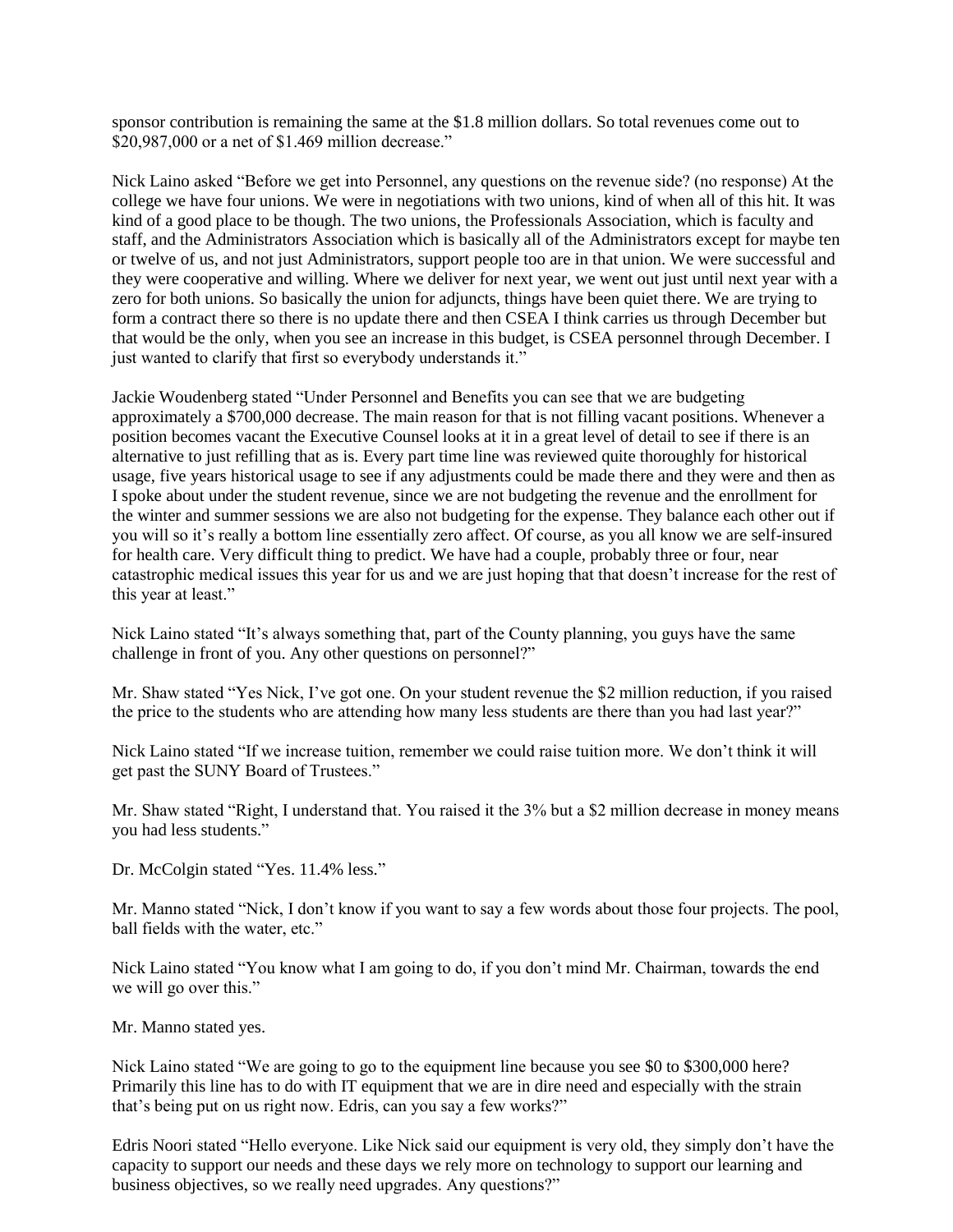Jackie Woudenberg stated "The final line in the operating budget under expenses is that "other" category which is everything that is not either personnel or equipment. You are seeing a \$220,000 increase in that but I can assure you that that increase is entirely due to items that we believe may be covered by CARES Act monies. We included it in the operating budget just on the off chance that it won't be approved to have CARES Act reimbursement but if we do get that then we are at a zero change in the "other" category. So the total expenses would be \$22,981,578 or just slightly less than the FY20 year. So then it begs the question, what does this do to our fund balance? On the slide you will see two years, FY20 which is the year we are currently in and then FY21 which is the year in which we are presenting the budget on. On September 1, 2019 we began the year with an unreserved fund balance of just shy of \$7 million \$6,000,967. We are hoping, and again my fingers are crossed, that our normal operations will not use any fund balance. I know we have just a month left to go but as I stated before, health claims are so unpredictable that I cannot give you any assurance that that will hold for the rest of the year."

Nick Laino stated "In the last quarter our State Aid was delayed and we were one of the last schools to receive monies for our State Aid allocation, is reduced by 20%."

Jackie Woudenberg stated "Right, and that's that \$296,000 negative you see on the screen. That's the 20% reduction in our fourth quarter State Aid for this year. That would leave our fund balance at \$6.6 million, just shy of \$6.7 million, which would carry forward into next year. Our normal operations next year, we've used \$1.184 million and then the State Aid reduction, which I indicated earlier, is \$810,000 for a total of \$1.9 million use of fund balance. That would bring us down to \$4,000,677 at the end of next year."

Nick Laino stated "And just so everybody is clear on the CARES Act, there is no CARES Act money there. We are waiting on certain guidance on that. We want to maximize that three quarters of a million because equipment like IT, equipment like infrastructure, we want to do that but we are building this conservative, but we've got the \$750,000 still with the CARES ACT money. I just wanted to be clear on that."

Mr. Hollum stated "Question on the fund balance. Are we, I believe last year it was around \$5 million?"

Jackie Woudenberg stated "Maybe with the presentation of the FY20 budget so it would have been like two years ago."

Mr. Hollum stated "Okay, so maybe it was two years ago."

Nick Laino stated "We showed profit."

Jackie Woudenberg stated "Our budget managers did an outstanding job in saving wherever they could."

Nick Laino stated "I can say one thing, from percentage to budget, we are either number one or number two in the State where percentage to budget is because they send that out every year."

Jackie Woudenberg stated "But what it does do is provide us our cash flow for when we have cases of delayed State or delayed TAP or delayed tuition payments."

Mr. Gaworecki asked "Does having too large of a fund balance reduce your likelihood with getting State Aid?"

Jackie Woudenberg responded "No, it has no bearing."

Mr. Schrader stated "Question, so you take the \$330,000 or whatever for IT, are you guys going to tell us about this or are we going to find out through other means. A couple things happened up here that we had to hear through someone that wasn't even on the Legislature that money was spent or whatever."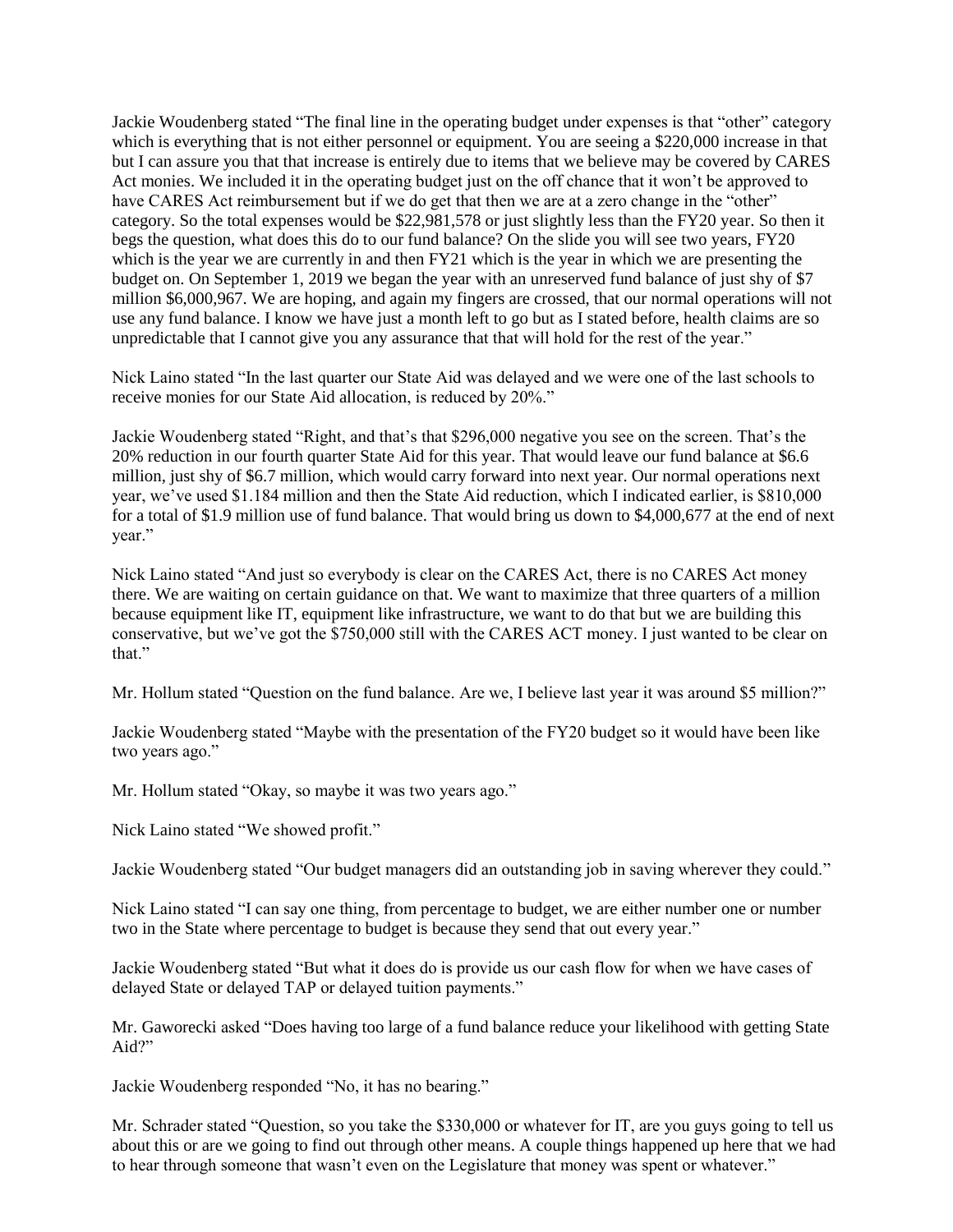Nick Laino stated "Actually, that's good news. I don't usually bring the good news so I would like to tell you about it."

Jackie Woudenberg stated "We will try and claim as much as we possibly can, it has to go through audit, once it goes through audit then we can report on, this is what the CARES Act money was spent on."

Mr. Schrader stated. "Another thing that they are checking up on now, you can attempt to get more money from the Federal Government? Is there going to be another round of the CARES Act?"

Jackie Woudenberg stated "No. Not that we have heard. There might be for individuals."

Nick Laino stated "If there is something that we are eligible for, we are going after it."

Mr. Wallace stated "There is supposed to be \$107 billion for  $K-12<sup>th</sup>$  grade plus most secondary schools at minimum. One question Jackie, and it always scares me every year, I'm listening to you on charge backs, we are going to take a \$400,000 hit next year using your logic just so the Legislators understand with MVCC and everybody else, correct?"

Jackie Woudenberg stated "I can't speak to what the other colleges budgets look like but if they experience anything similar then yes."

Mr. Wallace stated "Everybody is in the same boat."

Jackie Woudenberg stated "Yes."

Mr. Wallace stated "Just so you know it is a \$400,000 hit to us."

Mr. Stephens stated "I know this might seem insignificant but Dr. McColgin and Nick and Mike and I and Jim Wallace, I sat in a room with you folks probably three years ago know and we had discussions and had concerns and I brought up the idea of an Alumni group to do fund raising. I know there is a foundation but this would be totally separate. There has got to be alum out there, benefactors that have money. Have we made any progress in that area? I come from a private college. I'm heavily involved with that to the tune of tens of millions of dollars a year."

Dr. McColgin stated "I shared and continue to share your thoughts and your concerns. I come from a public two year. I am an alum for Cayuga Community College. I have voiced my comments and there has been some headway."

Mr. Stephens stated "I truly believe that there is money out there to be had."

Mr. Russell stated "I would like to have a motion from the Ways & Means committee."

Mr. Manno also requested a motion from the Education committee.

Item #1 – On motion of Mr. Shaw, seconded by Mr. Johnson, for the Education Committee and on motion of Mr. Shaw, seconded by Mr. Bono for the Ways & Means Committee, Item #1 was voted on, approved, and moved for Resolution. Unanimous.

Item  $#2 - N/A$ 

Nick Laino stated "I just want to end by saying one thing on capital. This will just take a minute. At one point we met with some of the Legislature. There were four issues. Parking lot, baseball field, softball field, those three we are not talking about. Where we would like you to consider helping us out next year is the roof for the Library. We've got some problems in there. There is some mold now upstairs so we